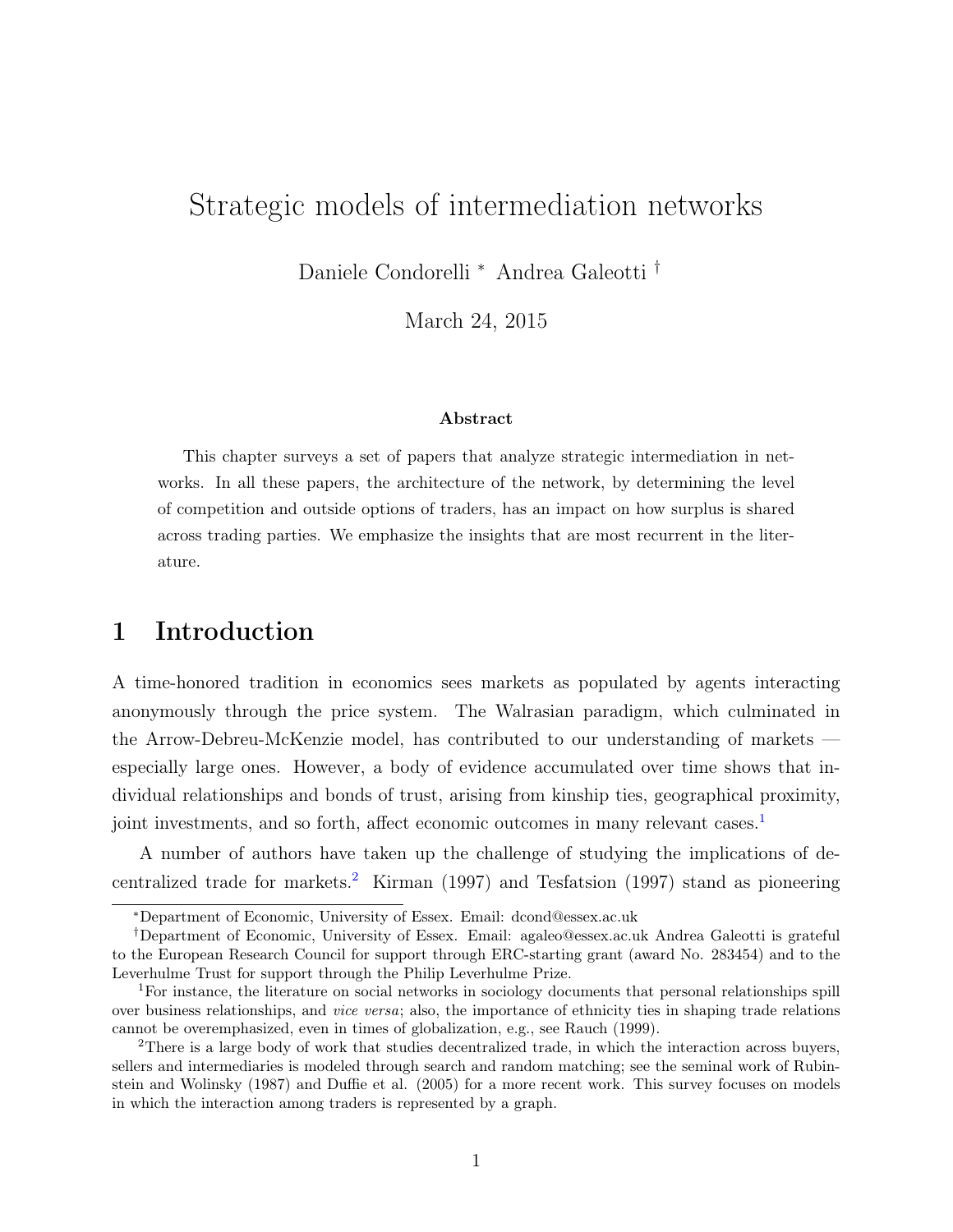works in economics, for their modeling of markets as non-anonymous and the economy as a network. Corominas-Bosch (2003) and Kranton and Minehart (2000) developed the first strategic models of trading in networks. The key feature of these papers is that buyers and sellers have preferential relationships– i.e., links–, that make trade among them feasible. The network structure becomes relevant because it determines the outside options of a buyer and a seller bargaining over the trade surplus. The literature on buyer-seller networks has since grown to be relatively large, and it is surveyed in Chapter XX of the Handbook by Manea.

While buyer-seller networks are ubiquitous, trade in a wide range of markets involves a plethora of other subjects, such as intermediaries, dealers, brokers, market-makers, wholesalers, retailers; see, e.g., Spulber (1999). This potentially long list of middlemen, that connect producers to buyers, all contribute to the value of the final product, or at least to its delivery. Long intermediation chains play a vital role in the market for agricultural goods in developing countries, e.g., see Fafchamps and Minten (1999), as well as in financial markets for the trade of assets sold over-the-counter, e.g., see Li and Schurhoff (2012). Complex processes of production and distribution lead to supply chains, a natural example of chains of intermediaries, e.g., see Hummels et al. (2001) and Antras and Chor (2013).

The presence of intermediate agents raises a whole new set of questions: how do different network structures affect the efficiency of trading outcomes? How does the position of a trader in the network affects his payoff? How does the interplay of horizontal competition among intermediaries for buyers and sellers and the vertical complementarities in completing a chain shape the final outcome of trade? The literature we survey in this chapter addresses these questions within a common framework, in which the network architecture of intermediation plays a central role in the determination of trading outcomes.

The chapter is organized as follows. Section 2 focuses on pure *intermediation networks*: buyers and sellers are not directly connected and need the services of intermediaries to conclude an exchange. Intermediaries accomplish the task by buying from sellers or from other intermediaries and reselling to buyers or to other intermediaries. Intermediaries do not just match buyers and sellers or mediate the transaction; they are dealers. Intermediation networks are the norm in markets in which no centralized exchange exists such as financial over-the-counter markets and, the market for artworks and antiques. What distinguishes the papers in this section is the trading protocol through which interaction takes place: bilateral bargaining as in Condorelli and Galeotti (2012) and Manea (2013), bid-and-ask prices posted by intermediaries as in Blume et al. (2007) and Gale and Kariv (2009), and auctions as in Kotowski and Leister (2013). On a more subtle level, these papers also differ in their information structure– complete versus incomplete information.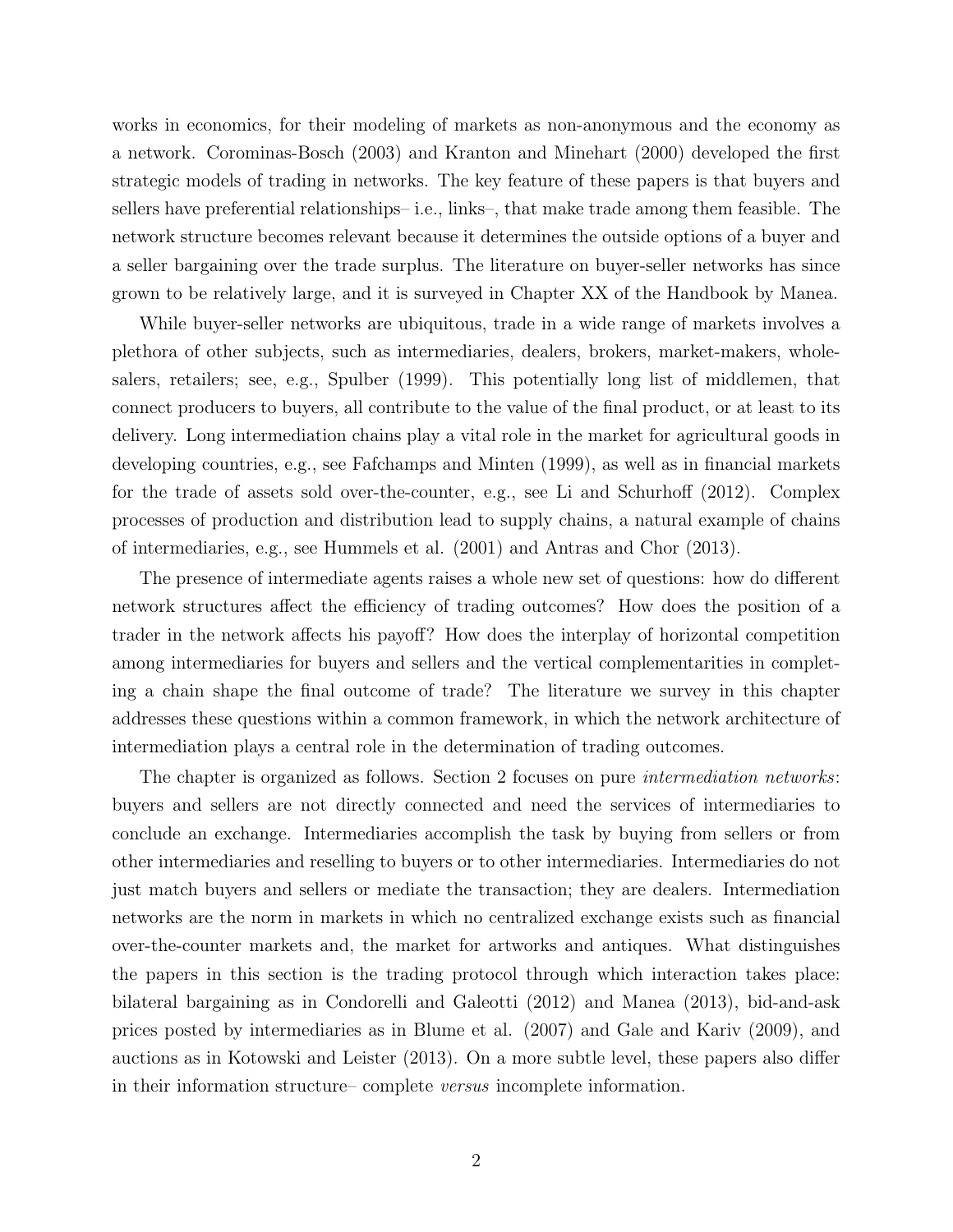In the above models, it does not matter to buyers and sellers who intermediates the object, insofar as this does not alter the terms of trade. In Section 3, we relax this restriction and focus on network structure of supply chains more generally. In this case, the value of the object to the final buyers depends on who provides intermediate inputs, and the network describes how inputs from upstream firms can be combined with inputs of downstream firms.<sup>[3](#page-2-0)</sup>

Recent work in economics has focused on the optimal allocation of ownership rights along a supply chain, and on stable contracts along supply chains, e.g., Antras and Chor (2013), Ostrovsky (2008) and Hatfield et al. (2013). Some other work has focused, instead, on the role that production supply chains play in translating idiosyncratic shocks into volatility at the aggregate level, e.g., Acemoglu et al.  $(2012)$ .<sup>[4](#page-2-1)</sup> Here, we survey a complementary body of work that studies oligopolistic pricing in competing supply chains. The discussion is based on the work of Choi et al. (2013) and Galeotti and Goyal (2014).

The models we discuss in Section 2 and Section 3 differ in many aspects, but they generate recurrent equilibrium effects. First, the presence of intermediaries generates new form of inefficiencies when combined with information asymmetries or transaction costs. In particular, trade can occur via a long chain of intermediaries, even if shorter chains are feasible, and so intermediation costs can be too large. However, efficiency is re-established when intermediation stands as the only friction: reselling is sufficient to obtain allocative efficiency in equilibrium.

Second, market power is associated with network positions that give control and access to valuable parts of the networks. Betweenness centrality and variants of it are then adequate network proxies for market power in intermediated markets. These measures differ from classical network measures that have been used to describe power in networks, such as Bonacich and Eigenvector centrality.<sup>[5](#page-2-2)</sup> A corollary of this insight is that intermediaries can increase their market power by merging horizontally, and this comes at the expense of other traders, possibly also located further away from the merging intermediaries.

Finally, in models with complete information, the price at which the object is exchanged is increasing along the supply chain: this is necessary for intermediaries not to make a loss from buying and reselling. In contrast, when each trader's demand for the object is private information, trading conveys information, and the fact that the object remains in the market

<span id="page-2-0"></span><sup>3</sup>This also relates to recent work in macroeconomics and international trade on the role of production networks and firm-to-firm trade. The empirics of firm-to-firm trade and some modeling of production networks in macroeconomics are discussed in Chapter XX of the Handbook by Chaney.

<span id="page-2-1"></span><sup>&</sup>lt;sup>4</sup>The effect of networks in translating idiosyncratic shock into volatility at the aggregate level is related to the topic of systemic risk, which is covered in Chapter XX of the Handbook by Acemoglu et al.

<span id="page-2-2"></span><sup>&</sup>lt;sup>5</sup>The literature on network games shows a relation between equilibrium play and Bonacich and Eigenvector centrality. Network games are discussed in Chapter XX of the Handbook by Bramoulle and Kranton.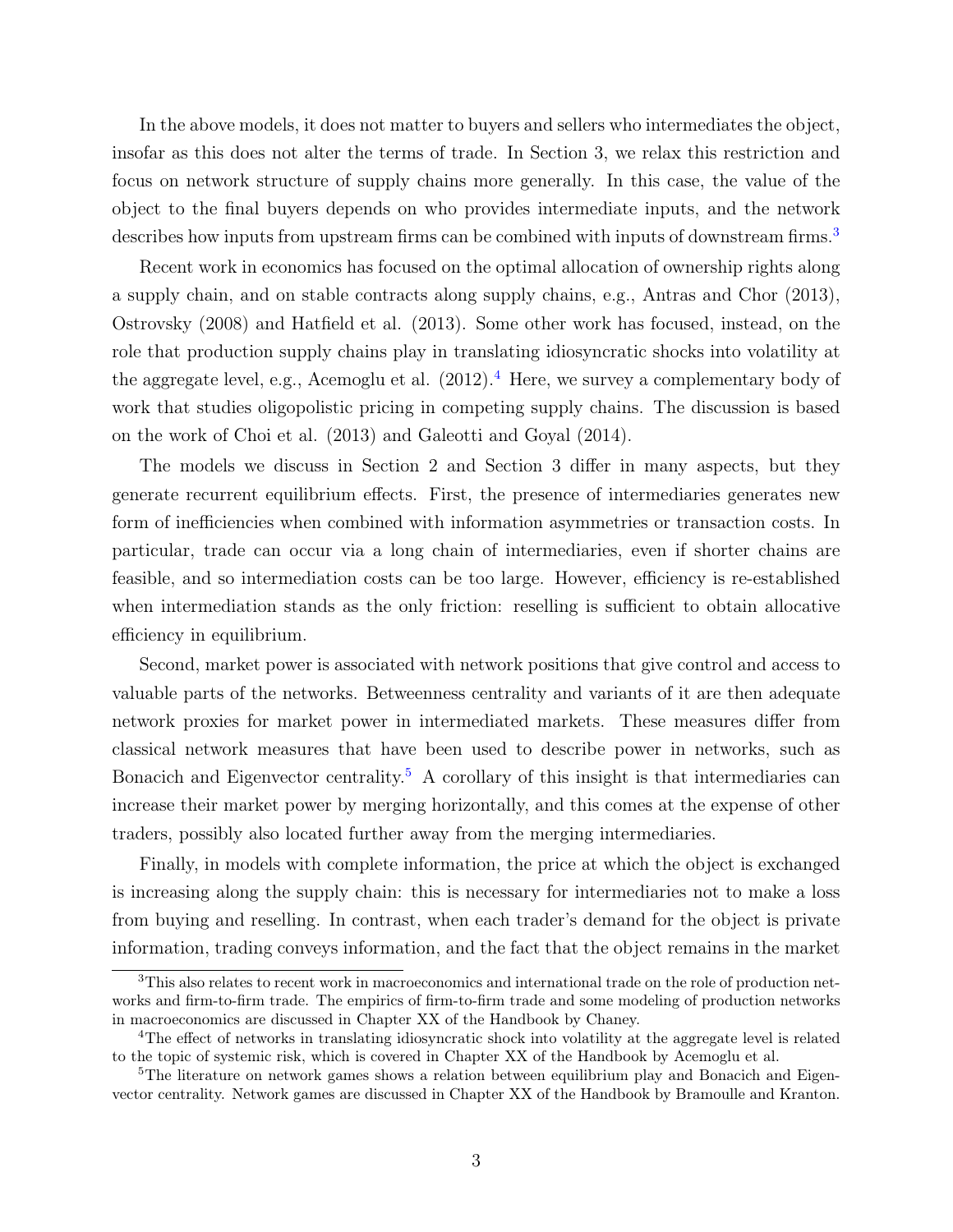is bad news about its value. This implies that the price at which the object is exchanged decreases over time.

## 2 Intermediation

A finite set of traders is located in a directed network and the architecture of the network is common knowledge. A link from trader  $i$  to trader  $j$  represents the opportunity for  $i$  to sell the object to  $i$ . Traders can be buyers, sellers or intermediaries. Each seller owns a single indivisible unit of a durable commodity. Buyers have consumption value for the good, whereas sellers and intermediaries wish to maximize their monetary payoff.

The various models that we consider in this section are developed in the context of this general environment, but they differ in terms of the information structure and the trading protocol used to exchange the objects. We first consider a model of bilateral bargaining with random selection of proposer developed by Manea (2013). Second, we discuss the bilateral bargaining model of Condorelli and Galeotti (2012), in which each trader has a private value for the object and the seller makes all the offers. We then turn to Kotowski and Leister (2014), in which a seller uses auctions to bargain with multiple buyers or multiple intermediaries at once and to exploit competition among them. We conclude with a discussion of Blume et al. (2007) and Gale and Kariv (2009), in which intermediaries compete by posting bid-and-ask prices. The above papers occupy a central position in our survey, and we discuss related papers as we go along.

To discipline the discussion and to compare the results across models, we focus, when possible, on a specific, yet rich, class of networks.

DEFINITION 1. A complete multipartite network is defined by a single seller s, single buyer b and a set  $N = \{1, ..., n\}$  of intermediaries, connected as follows:

- a. the set of intermediaries is partitioned in l-subsets,  $\{N_1, ..., N_L\}, L \geq 1$ ;
- b. the seller can only trade with all intermediaries in  $N_1$ ; each intermediary in  $N_x$  can only trade with all intermediaries in  $N_{x+1}$ , for all  $x = 1...L-1$ ; and each intermediary in  $N_L$  can only trade with the final customer b.

Figure [1](#page-4-0) illustrates complete multipartite networks. We refer to intermediaries in  $N_x$  as intermediaries in tier x. By convention, we say that the seller belongs to tier  $0$ . The number of intermediaries in tier x is denoted by  $n_x$ . From the view point of an intermediary in tier x, intermediaries in tiers  $\{x+1,...,L\}$  are downstream intermediaries, and those in tier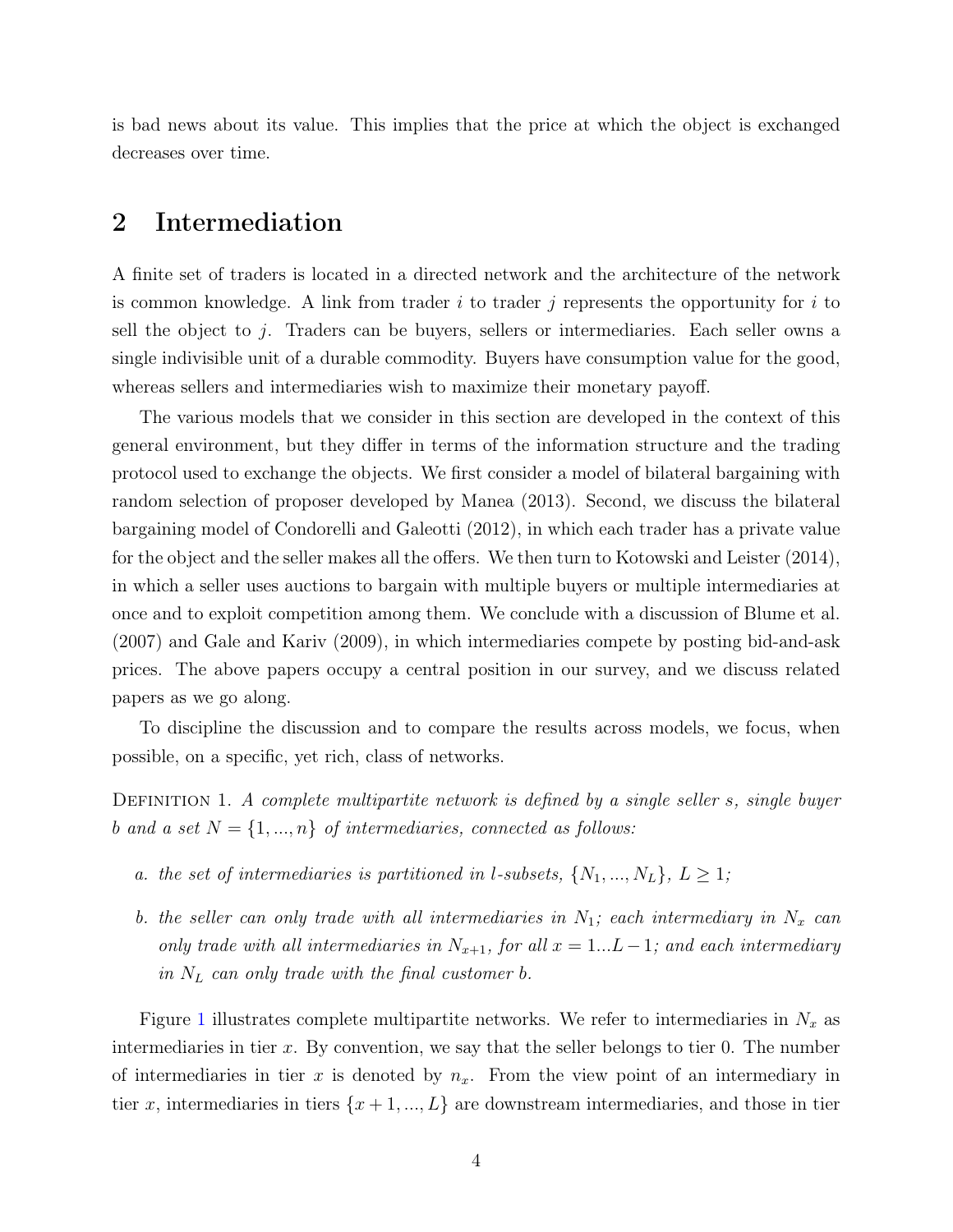<span id="page-4-2"></span>

<span id="page-4-1"></span><span id="page-4-0"></span>Figure 1: Examples of complete multipartite networks.

 $\{1, ..., x-1\}$  are upstream intermediaries. We say that intermediary *i* in tier x is critical if he is the sole intermediary in that tier. For each tier x, we denote by  $k_x$  the number of critical downstream intermediaries. The total number of critical intermediaries in a network is denoted by  $k$ . The line network is a complete multipartite graph where there is only one intermediary in each tier (see Figure  $1(b)$ ). In a line network, each intermediary is critical. A competitive network is a complete multipartite network in which there are no critical intermediaries (see Figure  $1(a)$ ).

One exercise that this class of networks allows us to perform is to simulate the effect of horizontal mergers.<sup>[6](#page-4-3)</sup> For a specific trading protocol, we compute the equilibrium outcome in a network in which there are L tiers with respective sizes  $\{n_1, ..., n_L\}$ . We then allow a subset of intermediaries in a tier to merge: they choose their action in order to maximize their joint profits, while all other intermediaries still act to maximize their own individual payoff. We then compare the equilibrium outcomes in these two scenarios, focusing, in particular, on the changes in realized surplus and payoffs.

### <span id="page-4-4"></span>2.1 Bilateral bargaining.

Manea (2013) develops a bilateral bargaining model with complete information, in which a single object is exchanged until it reaches a buyer along one of the possible paths of intermediaries. We now introduce a simplified version of Manea (2013) and discuss equilibrium

<span id="page-4-3"></span><sup>&</sup>lt;sup>6</sup>Some of the papers we shall discuss also provide insights into vertical mergers. The formal discussion of these results requires introducing more notation and is beyond the scope of this survey.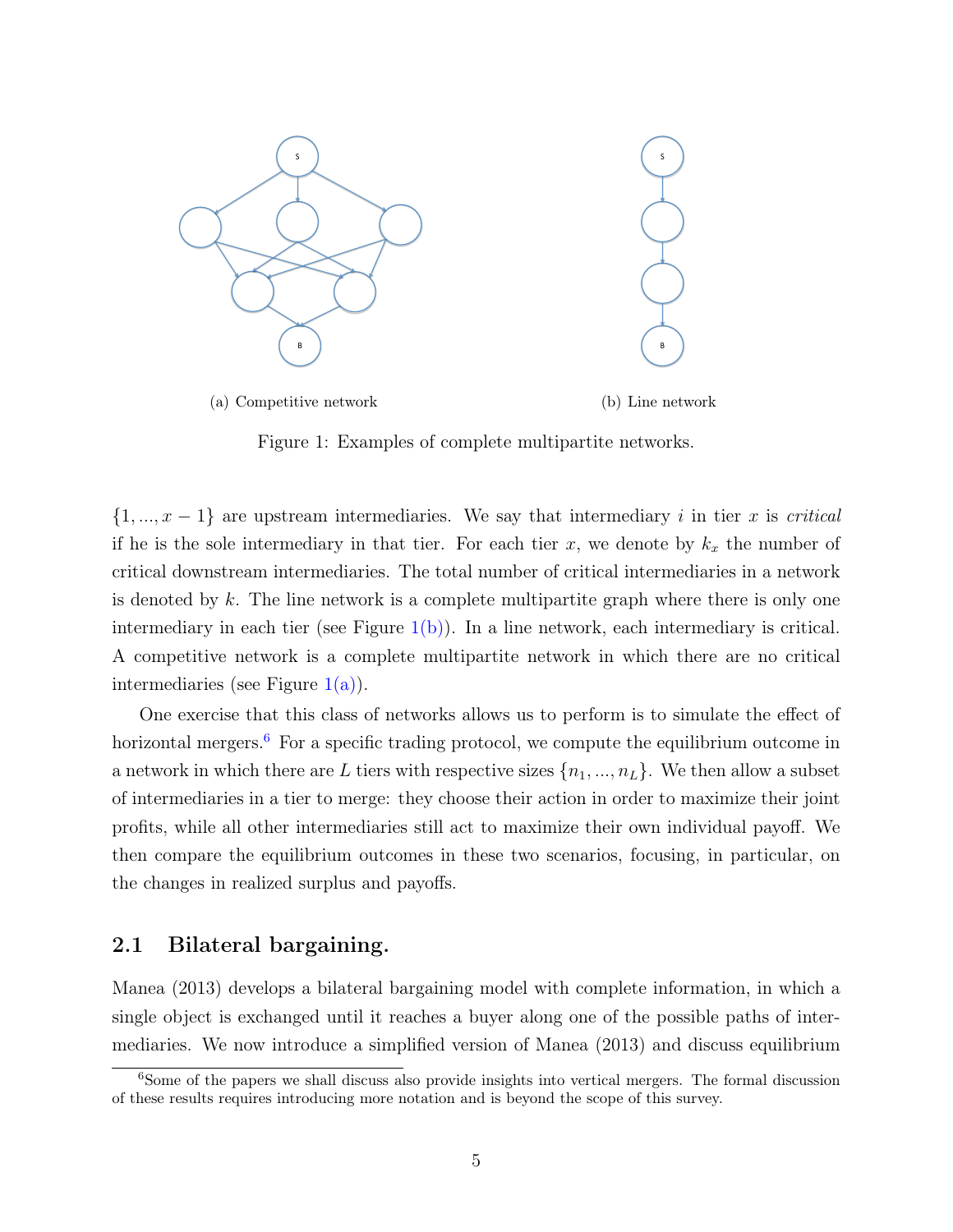properties in the class of complete multipartite networks.<sup>[7](#page-5-0)</sup> We assume that there is a single buyer with consumption value  $v$  for the good. The bargaining game in the network develops in an infinite number of rounds. Agents discount the future and have a common discount factor  $\delta \in (0,1)$ . At the beginning of round  $t \geq 0$ , let agent i in tier  $x \in \{0...L\}$  be the owner of the object (s is the owner at 0). Trade in period t develops as follows:

- 1. The owner i selects a trading partner, say j, among the intermediaries in tier  $x + 1$ .
- 2. With probability p, the owner i makes an offer to j, who decides whether to reject or to accept; with the complementary probability, it is agent  $j$  who makes an offer to  $i$ .
- 3. If the offer is rejected, we enter period  $t + 1$ . If the offer is accepted, trade takes place and j becomes the new owner, in which case, if j is an intermediary, we enter  $t + 1$ ; if  $j$  is a buyer, he consumes the good and the game ends.

All actions are observed and, therefore, the game has perfect information. The focus is on stationary Markov Perfect Equilibrium (MPE): a subgame perfect equilibrium in which, at any history, all actions taken in period  $t$  do not depend on actions taken in previous rounds. The main results of Manea (2013) characterize equilibrium payoffs in the limit case, in which agents become perfectly patient– i.e.,  $\delta \to 1$ – in general acyclic networks. For an equilibrium and a subgame in which i owns the object, we define the resale value of i as his expected payoff in that subgame. Manea (2013) shows that for any family of stationary MPEs, resale values converge as  $\delta \to 1$  and provide an elegant recursive characterization of the limiting vector of resale values.

This characterization is based on a decomposition of the network in a sequence of layers. This sequence is constructed recursively as follows: in layer 0, we first add buyers; then we add all intermediaries linked to at least two buyers; then we add all intermediaries linked to at least two agents already included in layer 0, and so on, until no more intermediaries are added to layer 0. To construct layer 1, we consider only agents that have not been assigned to layer 0. In layer 1, we first add intermediaries who have only one link to intermediaries in layer 0; then we add all intermediaries that have at least two links with intermediaries in layer 1; and we proceed untill we have no more intermediaries to add in layer 1. The algorithm continues until all agents have been allocated to one layer. For example, in Figure [2.1,](#page-6-0) the buyer is the only agent in layer 0; intermediary 3 is in layer 2; and all remaining agents are in layer 1. The obtained layer structure is, in turn, what determines limiting resale values. The limiting resale value of an intermediary in layer l is, in fact,  $p^l v$ .

<span id="page-5-0"></span> $7$ Manea (2013) allows for transaction costs, multiple buyers and heterogenous valuations across buyers. As we discussed below, Manea's (2013) analysis is for arbitrary acyclic networks.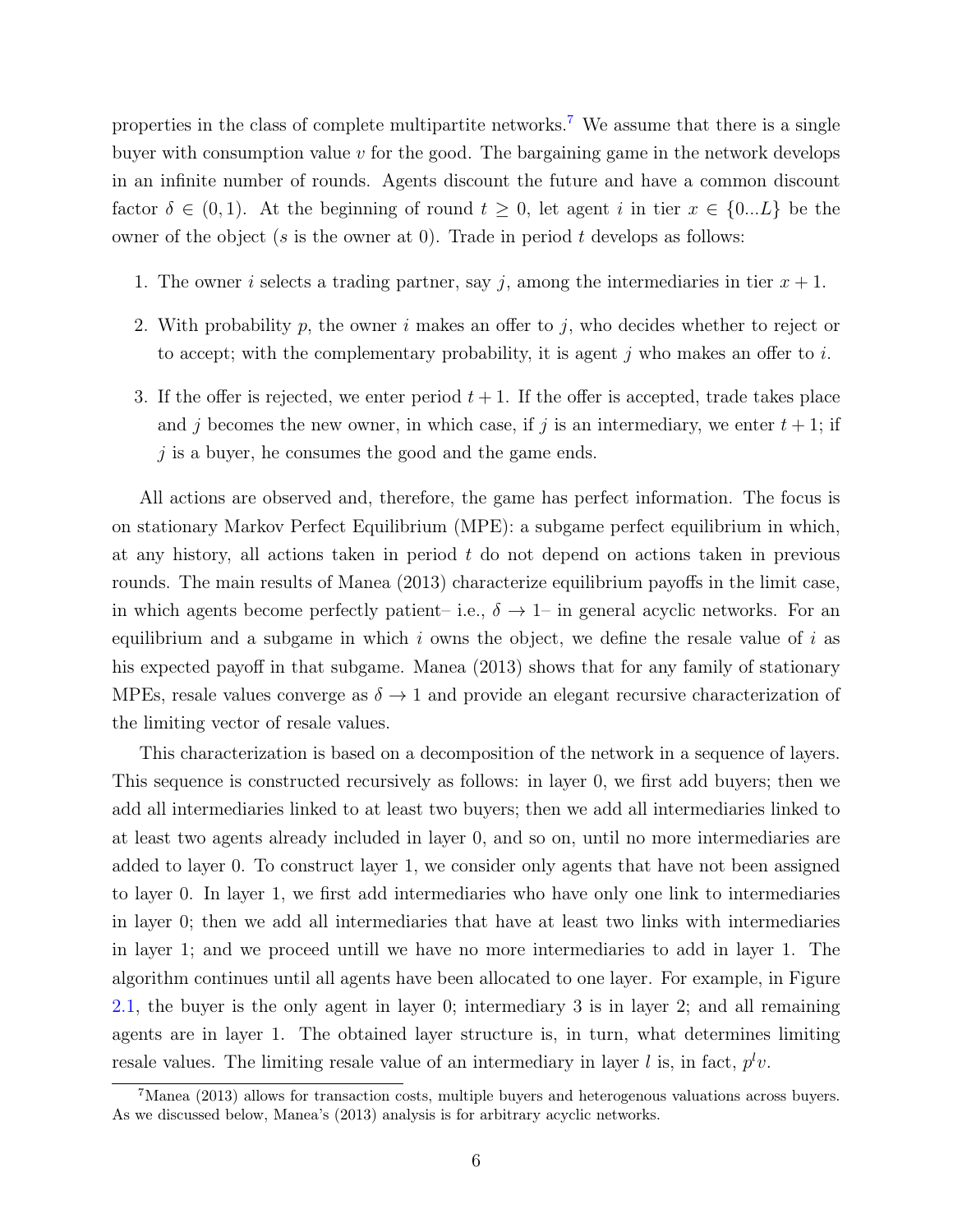In the case of complete multipartite networks, this characterization takes a very simple form. Recall that  $k_x$  is the number of critical intermediaries in tiers  $\{x+1, ..., L\}$ , while k is the total number of critical intermediaries.

<span id="page-6-0"></span>PROPOSITION 1. Consider a complete multipartite network. As  $\delta \rightarrow 1$ :

- 1. the resale value of intermediary i in tier x converges to  $p^{k_x+1}v$ ;
- 2. the equilibrium payoff of the initial seller converges to  $p^{k+1}v$ , and the equilibrium expected payoff of the buyer converges to  $(1-p)v$ ; and
- 3. the equilibrium payoff of non-critical intermediaries converges to 0, and the equilibrium payoff of critical intermediary in tier x converges to  $(1-p)p^{k_x+1}v$ .

Proposition [1](#page-6-0) follows from the main equilibrium characterization in Manea (2013). We sketch a proof for Part [1](#page-6-0) of Proposition 1 that uses a backward induction argument.<sup>[8](#page-6-1)</sup> When the object reaches an intermediary in the last tier, we have a standard bargaining game with random proposer and, in the limit equilibrium, the intermediary obtains payoff  $pv$ and the buyer obtains  $(1 - p)v$ . The resale value of each intermediary in tier L is, then, pv. Suppose, now, that the object has reached intermediary i in tier  $L-1$ . If tier L is monopolized by critical intermediary  $j$ , then we have, again, a standard bargaining game between intermediary i and intermediary j, where the total surplus of trade is j's resale value pv. In this game, intermediary i obtains an expected payoff of  $p^2v$ , which is his resale value. When tier  $L$  has more than one intermediary, we are in a bargaining model in which the owner, intermediary i, has multiple potential buyers– all the intermediaries in tier  $L$ , each with a resale of pv. Competition across intermediaries in tier  $L$  implies that intermediary i extracts all surplus, and so his resale value is  $pv$ . Part 1 of the proposition now follows, repeating this argument backwards. It is then straightforward to verify Part 2 and Part 3.

To illustrate the economic contents of Proposition [1,](#page-6-0) first consider a network in which all traders are arranged in a line (see Figure  $1(b)$ ). In this case, the resale value of intermediaries is ranked according to their distance to the final customer: the closer the intermediary is to the final customer, the higher is his resale value. Furthermore, the equilibrium payoffs of intermediary i are simply  $(1-p)$  times the resale value of i, and so the ranking of the equilibrium payoffs across intermediaries is the same as the ranking of their resale values. Finally,

<span id="page-6-1"></span><sup>&</sup>lt;sup>8</sup>The proof of this result for general networks is more involved. To see why, note that a property of complete multipartite networks is that there are no paths connecting intermediaries in the same tier. Hence, whenever a seller in tier x sells to an intermediary in tier  $x + 1$ , the continuation payoff of all other intermediaries in tier  $x + 1$  is zero. In richer networks, the current seller may have neighbors i and j, and i and j may be connected via another path, so that intermediary j can still acquire the good after intermediary i has purchased it. We refer to Manea (2013) for the general proof that deals with these subtleties.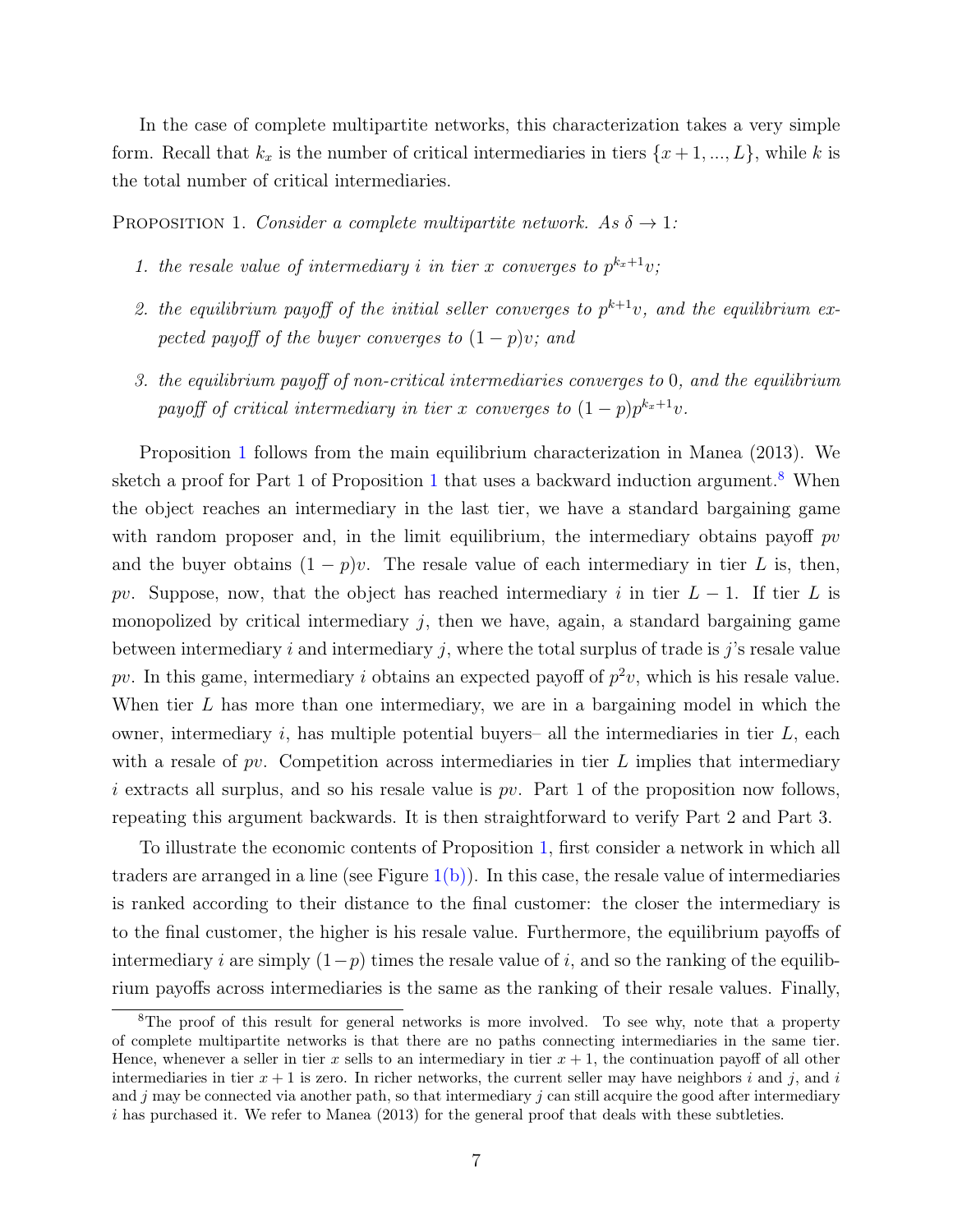the equilibrium payoff of the initial seller is decreasing in the number of intermediaries, while the payoff of the final buyer is  $v(1-p)$ .

As the bargaining power shifts to upstream traders– i.e.,  $p$  increases– the payoff of the initial seller increases and the payoff of the final buyer decreases; the seller extracts all the surplus in the limit case where he has full bargaining power– i.e.,  $p \rightarrow 1$ . In contrast, the payoff of each intermediary changes non-monotonically with  $p$ . It first increases with a shift of bargaining power to upstream traders, and then, eventually, decreases. Interestingly, for moderate values of  $p$ , it can be the case that an increase in  $p$  increases the payoff of intermediaries who are close to the initial seller, but it decreases the rent for intermediaries that are close to the final customer.

Second, consider a competitive network (see Figure 1a). In this case, downstream intermediaries always compete for the object owned by the upstream intermediary. Competition at every level of the intermediation network implies that intermediaries have the same limiting resale value, regardless of their specific position. Furthermore, intermediaries obtain zero profit, and the seller and the buyer obtain the same payoff that they would obtain if they were to bargain directly– i.e., the seller obtains pv and the final buyer  $v(1 - p)$ .

When the network is competitive, horizontal mergers can be very profitable, as they can create substantial market power. For example, if all intermediaries in one tier decide to merge, the sum of their expected payoff would jump from 0 to  $pv(1-p)$ , whereas the seller's profits would decrease from pv to  $p^2v$ , ceteris paribus.<sup>[9](#page-7-0)</sup>

In describing Manea's (2013) framework we have made two important simplifications. First, we have assumed that there are no transaction costs. In the context of bilateral intermediation, if the seller i has to pay a transaction cost c when trading with j, a classical hold-up problem can emerge, giving rise to inefficiencies.<sup>[10](#page-7-1)</sup> Second, in complete multipartite networks, each intermediary in layer  $x + 1$  is identical from the view point of a seller in tier x. Hence, all paths are equally efficient. However, consider the network in Figure [2.1,](#page-6-0) and assume that the final buyer has a valuation of 1 and that each trader has a transaction cost c, which is assumed to be small, but positive. In order to maximize aggregate surplus, the object should flow from the initial seller to the final buyer via the shortest path, from s to b via intermediaries 3 and 4. Instead, as Manea (2013) shows, for a high discount factor, in equilibrium, the seller trades with either intermediary 1 or intermediary 2 and the

<span id="page-7-0"></span><sup>&</sup>lt;sup>9</sup>These conclusions are specific to the competitive network considered here; see Manea (2013) for a more general analysis of horizontal mergers. Manea (2013) also studies vertical mergers.

<span id="page-7-1"></span><sup>&</sup>lt;sup>10</sup>For example, suppose that the seller s is linked to intermediary i, who is linked to final buyer b; suppose, also, that the seller has a transaction cost of c and the valuation of the buyer is  $v > c$ . Since the resale value of intermediary i is pv, whenever  $c > pv$ , even if there are gains from trade, there is no trade in equilibrium. Wright and Wong (2014) study a similar model on a single chain of traders.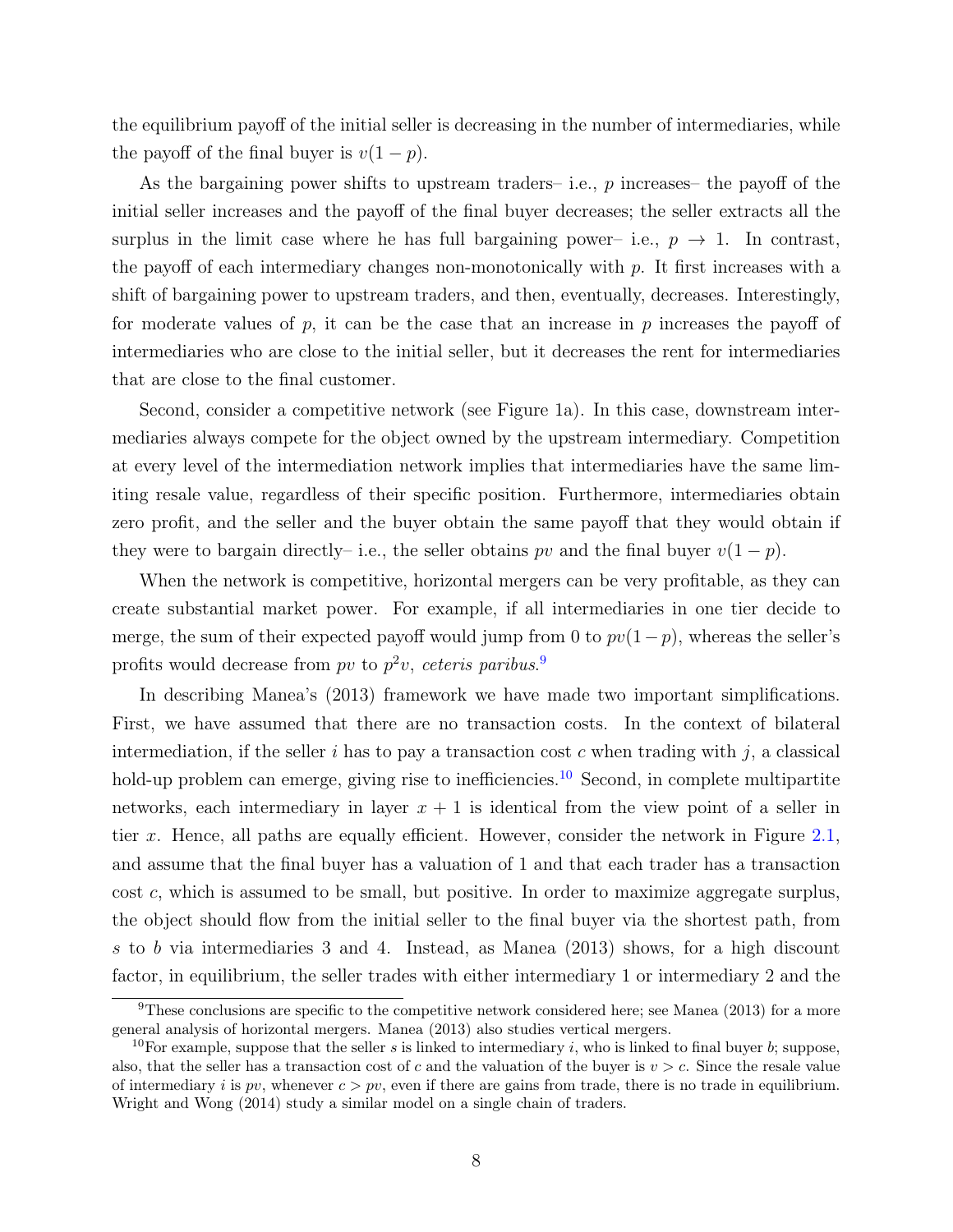

Figure 2: Trade does not minimize intermediation; Manea (2013).

object reaches the final buyer via at least three intermediaries. The key aspect here is that the competition in the network that the seller accesses via intermediaries 1 and 2 is more intense, relative to the competition in the network that the seller accesses via intermediary 3. This implies that intermediary 1's and intermediary 2's resale values are higher than intermediary 3's resale value, and it is, then, more profitable for the seller to bargaining with intermediaries 1 and 2.

Siedlarek (2014) also studies a bargaining model in a directed network, but, building on Merlo and Wilson (1995), he focuses on a multilateral bargaining protocol. In each period, a path connecting the seller and the buyer is selected. Then, intermediaries in the path are ordered at random: the first intermediary makes a proposal, and, following the order, the other intermediaries sequentially accept or reject. The proposal is implemented if all intermediaries accept; otherwise, the game enters a new round of trade. Siedlarek (2014) characterizes stationary subgame perfect equilibria in a context in which different paths are allowed to generate different economic surplus. When the surplus of each path is homogeneous and agents become perfectly patient, the equilibrium characterization implies that only critical intermediaries obtain positive profit.

### 2.2 Bilateral bargaining with asymmetric information

The framework in Section [2.1](#page-4-4) makes a neat distinction between buyers and intermediaries, and the consumption value of each trader is common knowledge. Condorelli and Galeotti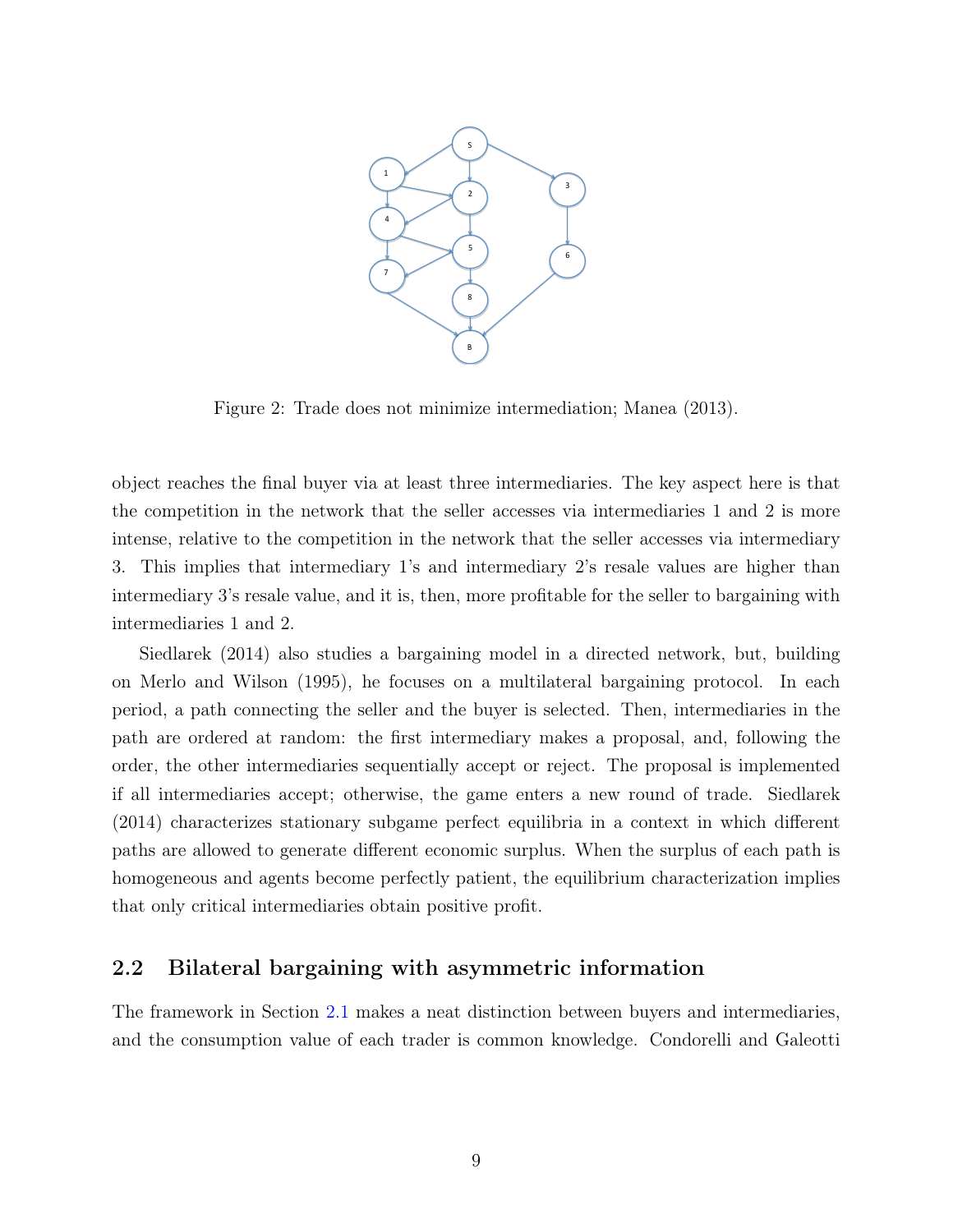$(2012)$  propose a model of bilateral bargaining in networks with asymmetric information.<sup>[11](#page-9-0)</sup> All traders are potentially interested in consuming the object, and traders selling the good face incomplete information about the value of potential buyers. This framework is particularly appropriate for studying over-the-counter trading in financial markets, where, depending on private information, such as individual liquidity shocks, traders may buy for taking a certain market position or for reselling to other traders. Another interpretation is one of international trade, in which case the asymmetric information captures information frictions: the tastes of foreigns consumers may be very different from the tastes of domestic consumers.[12](#page-9-1)

More formally, the network is populated by a single initial seller s, and a number of traders, each with either a high consumption value  $v_H$ , or a low value  $v_L$ , with  $0 < v_L < v_H$ . At the start of the game, the value of a trader is private information and the probability that trader *i* has high value is  $\pi_i$ . The game develops in an infinite number of trading rounds, and traders discount the future at a common rate  $1 > \delta > 0$ . In each round, the owner of the object either consumes the object or makes a take-it-or-leave-it offer to a neighbor of his choosing, who, in turn, decides whether to accept or reject.

Asymmetric information considerably complicates the equilibrium analysis in this model. Condorelli and Galeotti (2012) provide a characterization of a specific class of stationary equilibria that they call "regular."<sup>[13](#page-9-2)</sup> They show that all regular equilibria take the following form:

- a. If the owner of the object has low valuation, he makes a sequence of take-it-or-leave-it offers to a subset of his neighbors, each at a price that makes a trader with high value indifferent between accepting and rejecting.
- b. If all these offers are refused, the owner makes an offer at a price that equals the resale value of the trader receiving the offer. This offer is accepted with probability one by both the high- and low-value trader.
- c. When a high-value trader acquires the object, he consumes it; when a low-value trader acquires the object, he resells it.

<span id="page-9-0"></span> $11$ Gofman (2011) builds a reduced-form model of trading in a network in which traders' valuations are private information and each intermediary receives an exogenous share of the gain from trade; the gain from trade is endogenously determined, based on the equilibrium decisions of agents to consume the object or resell it in the neighborhood.

<span id="page-9-1"></span> $12$ The importance of informational frictions in international trade is discussed in Chapter XX of the Handbook by Chaney.

<span id="page-9-2"></span><sup>&</sup>lt;sup>13</sup>Roughly speaking, these are Weak Perfect Markov equilibria in which the strategy of a high-value buyer is constrained to be monotone in the price asked, for a certain region of the price support.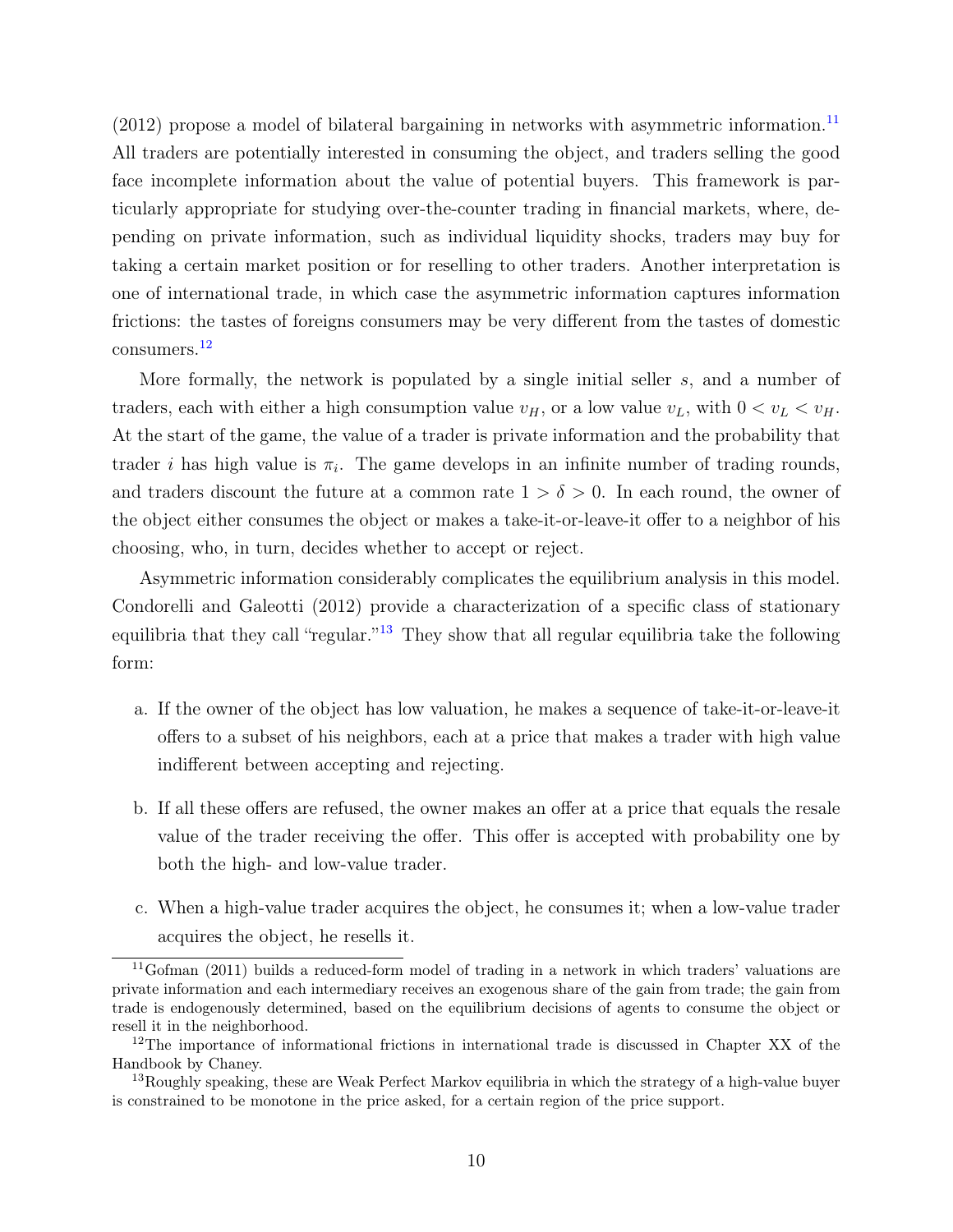

<span id="page-10-0"></span>Figure 3: Examples of bargaining with asymmetric information.

### d. The game continues in this fashion until a high-value trader acquires the object or a low-value trader decides to consume as the expected value of the object goes below  $v_L$ .

As an example, suppose that  $v_H = 1$ ,  $v_L = 0$ , and consider the network in Figure [3;](#page-10-0) the number in the parentheses indicates the probability that the trader has high value. As agents become perfectly patient, the equilibrium path takes the following form: The initial seller offers the object to trader 1 at his resale value, which is 5/6. Trader 2 accepts and consumes if he has high value; otherwise, he accepts and makes an offer of 1 to trader 2. Trader 2 accepts if he has a high value and otherwise rejects the offer. Upon rejection, trader 1 offers the object to trader 3 at his resale value, which is 2/3. Trader 3 accepts the offer and consumes if he has a high value; otherwise, he makes an offer of 1 to trader 4. If trader 4 has high value, he accepts and consumes; otherwise, trader 3 consumes.

Two main insights can be derived from this characterization. First, equilibrium asked prices are non-monotone in time: offers at the resale value decline over time, but the price asked between resale offers spikes upward. Offers at the resale value are declining over time because, as offers are rejected, traders learn that there are fewer and fewer potential customers in the network. The fact that prices spike from one resale offer to another reflects the attempt of intermediaries to exploit their local market power: they try to sell at a high price, and if they don't succeed, they lower the price and resell.<sup>[14](#page-10-1)</sup> In the example in Figure

<span id="page-10-1"></span><sup>&</sup>lt;sup>14</sup>This is reminiscent of hot-potato trading strategies in OTC financial markets.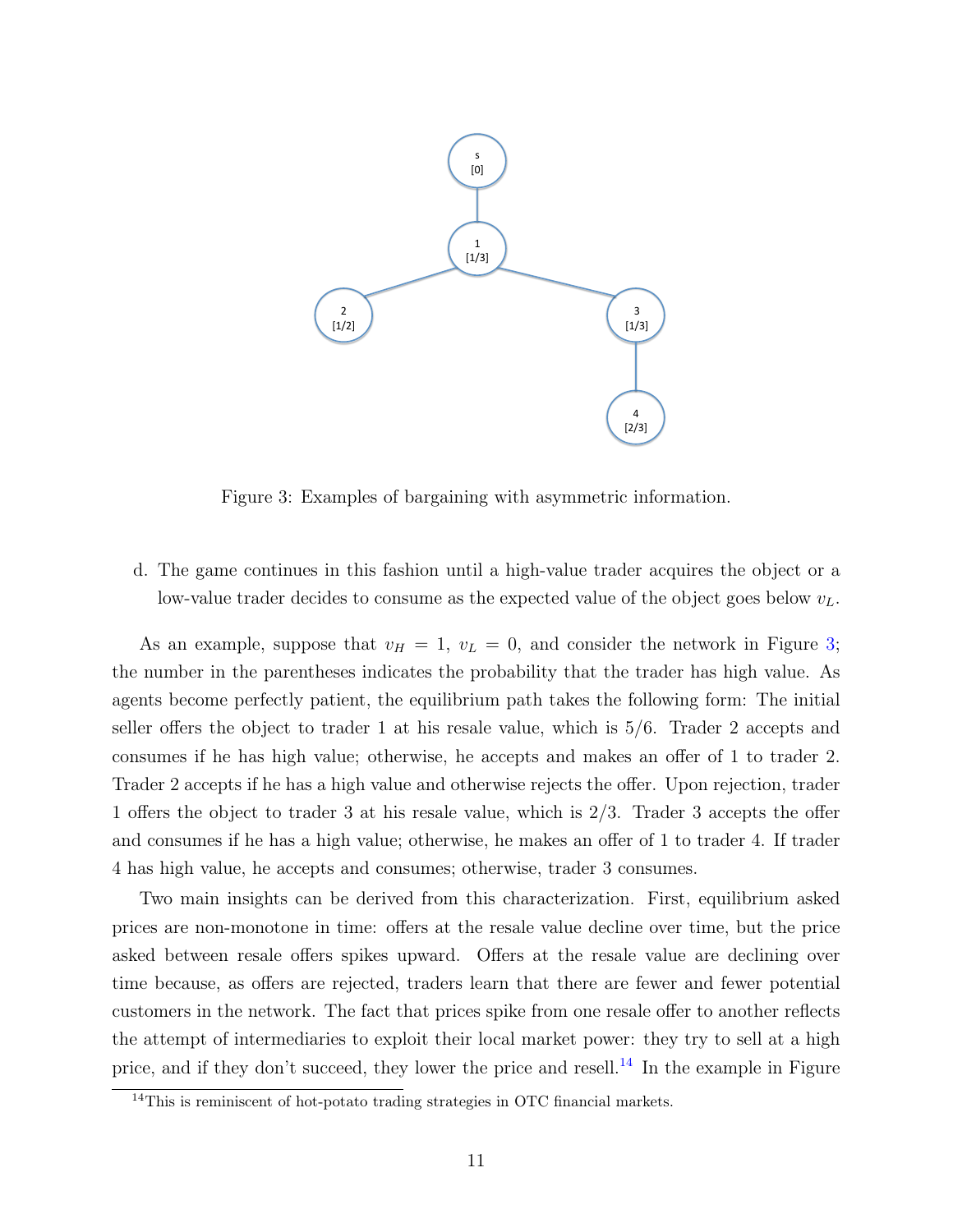[3,](#page-10-0) the sequence of prices asked is  $\{5/6, 1, 2/3, 1\}$ .

Second, intermediaries who are essential to connect other intermediaries to the initial seller will make, in expectation, higher expected profits. Since resale offers are declining over time, receiving an offer later in the game allows an intermediary with a high value to obtain a higher profit margin. However, the later that an intermediary receives an offer, the higher is the ex-ante probability that the offer will not materialize, as earlier traders may consume the object. Condorelli and Galeotti (2012) show that the latter effect dominates the former. In the example above, only traders 1 and 3 obtain a positive profit, and their ex-ante expected payoff, condition on having a high value, is 1/6 for trader 1 and 1/9 for trader 3.

Finally, for a given discount factor, it is easy to construct networks in which the equilibrium outcome is inefficient. But, as  $\delta$  converges to one, in a stationary equilibrium, all offers are either at price  $v_H$  or at the resale value of a trader, and the equilibrium outcome tends towards the ex-post efficient outcome. This result is in line with many dynamic models of bargaining with one-sided asymmetric information, such as Fudenberg, Levine and Tirole (1985) and Gul, Sonneschein and Wilson (1986).

#### 2.3 Multilateral bargaining through auctions

We now move away from bilateral bargaining and consider trading protocols in which the seller more directly exploits competition across buyers. We build on Kotowski and Leister (2014), where in each round, the owner of the object sells it using a second-price auction. There is no asymmetric information about the valuation of final buyers, but each intermediary faces a random trading cost from purchasing an object. The trading cost can be either low, which we set equal to 0, or high, in which case it is higher than the consumption value to the buyer. Clearly, an intermediary can never recover a high cost of trade from buying and reselling, and, therefore, high-cost intermediaries will prefer not to trade. An intermediary's cost of trade is private information, and an intermediary has low cost with probability p.

We analyze the model within the class of complete multipartite networks.<sup>[15](#page-11-0)</sup> Trading occurs via a sequence of second-price, sealed-bid auctions: the initial seller s runs an auction in which intermediaries in tier 1 bid; the winner, then, runs an auction in which intermediaries in tier 2 bid; and so on. We assume that the intermediary in the last tier  $L$  who eventually owns the object sells it to the final customer at v. Intermediaries can bid any positive price

<span id="page-11-0"></span><sup>&</sup>lt;sup>15</sup>The analysis of Kotowski and Leister (2014) applies to non-directed networks. They show that, even without the assumption that the graph is directed, there is an equilibrium in which goods flow from upstream firms to downstream firms.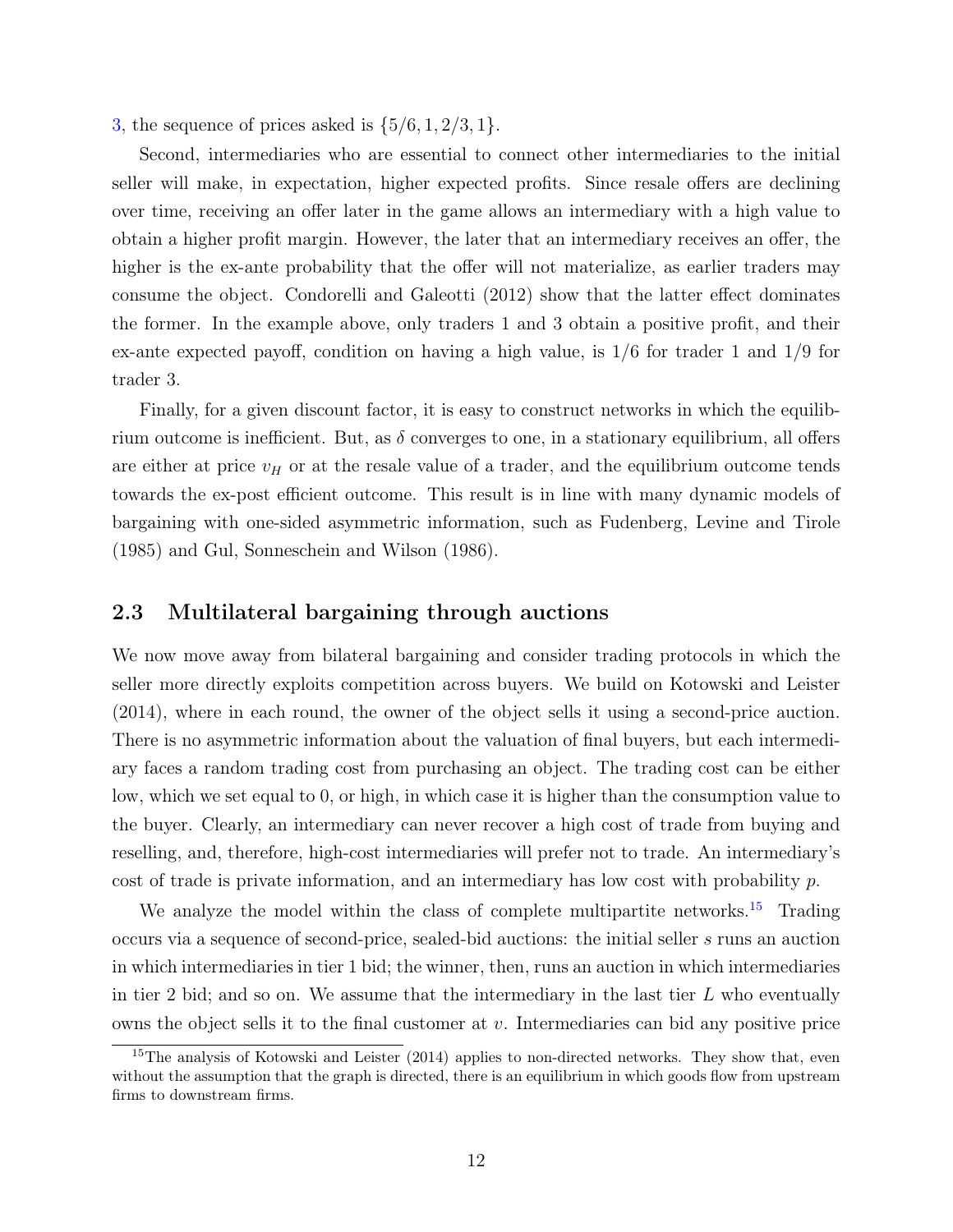and can also abstain from the auction. Moreover, if only one intermediary makes a positive bid in one of the auctions, then he obtains the object at zero price. For simplicity, agents are assumed to be perfectly patient.

In this model of second-price auction with resale, there can be multiple equilibria. The focus is, then, on equilibria in which agents bid their expected resale value. Formally:

<span id="page-12-0"></span>PROPOSITION 2. Consider a complete multipartite network. There is an equilibrium where, in each auction in which the owner is an agent in tier  $x \in \{0, ..., L-1\}$ , high-cost intermediaries in tier  $x+1$  do not participate in the auction, and low-cost intermediaries in tier  $x+1$ bid their resale value, which is the asset's expected resale value conditional on all available information. Along the equilibrium path:

1. in the auction where the owner is an agent in tier  $x \in \{0, ..., L-2\}$ , the resale value of each low-cost intermediary in tier  $x + 1$  is

$$
r_{x+1} = \Pi_{y=x+2}^L \delta(n_y) v,
$$

where  $\delta(n_y) = 1 - (1 - p)^{n_y} - n_y p (1 - p)^{n_y - 1}$  is the probability that at least two intermediaries in tier y have a low cost.

2. The ex-ante expected equilibrium payoff of an intermediary in tier x is

$$
\pi_x = \Pi_{y=1}^{x-1} \left[ 1 - (1-p)^{n_y} \right] \times p(1-p)^{n_x-1} \times r_x.
$$

The proof of Proposition [2](#page-12-0) follows from the main equilibrium characterization in Kotowski and Leister (2014). To understand the expression for the resale value, consider an intermediary that owns the object and that is located in tier  $L-1$ . All bidders in this auction have a resale value of v by assumption and, therefore, will bid v if they have a low cost. The expected profit of the intermediary owning the object is, then, the probability that at least two bidders have a low cost,  $\delta(n_L)$ , in which case he earns v. Proceeding backwards, we obtain the expression for the resale value.

The ex-ante payoff of an intermediary in tier  $x$  is affected by: upstream concentration, horizontal concentration and downstream concentration. First, the higher the number of intermediaries in each upstream tier, the higher the chance that the object will reach tier  $x-1$ , which is a necessary condition for an intermediary in tier x to make profit– i.e., first term in the expression. Second, the higher the number of intermediaries in each downstream tier, the higher downstream competition, and the higher the mark-up that the intermediary can obtain by buying and reselling– i.e., the last term in the expression. Finally, an intermediary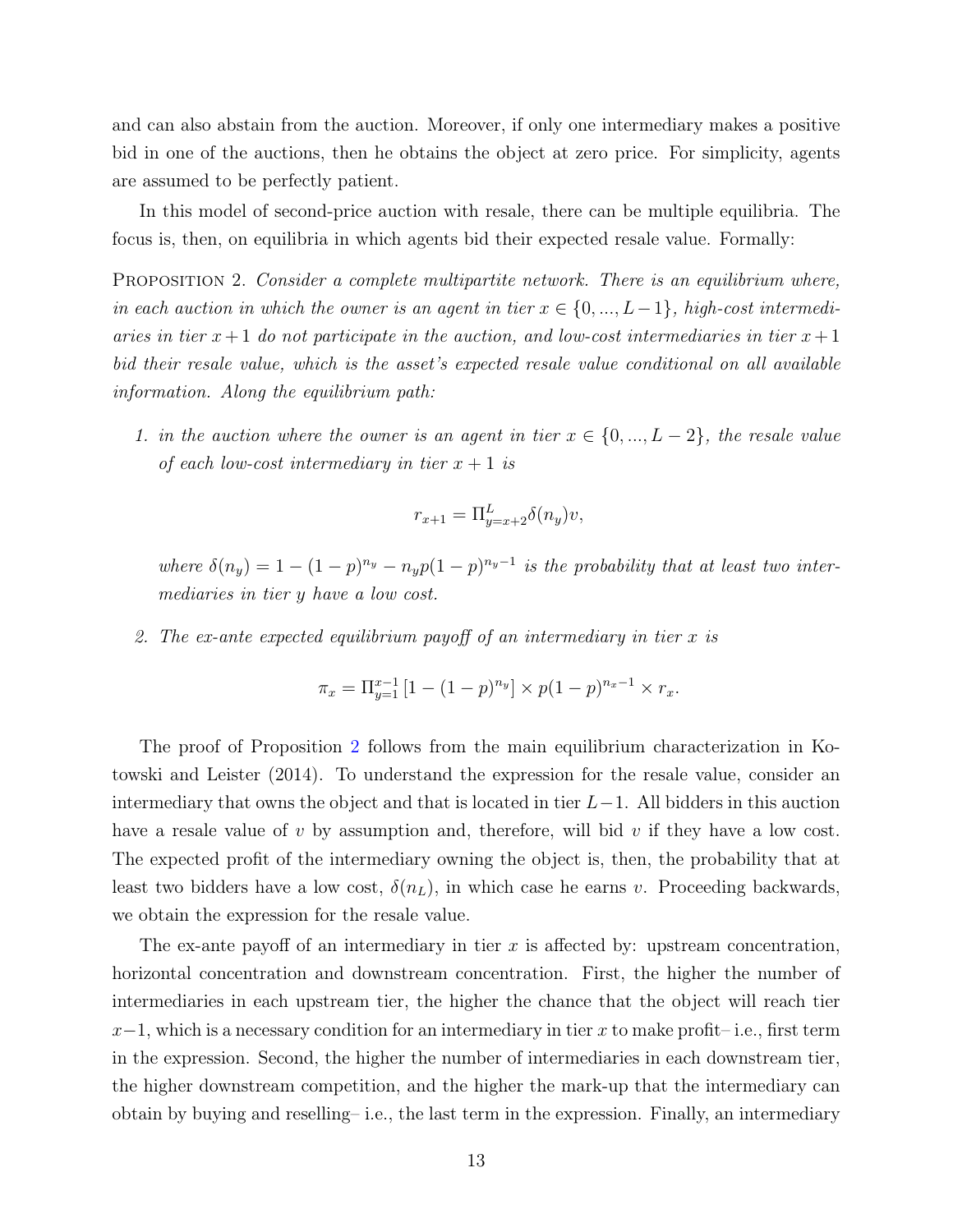in tier x is better off when there are fewer intermediaries in his tier, as this improves his terms of trade in the auction– i.e., the middle term in the expression.

Node criticality is also important in this context. In fact, when an intermediary is critical, he will purchase the object at zero price. The market power that critical traders have relative to other intermediaries is, however, confounded by the uncertainty that the object flows along the different tiers and the uncertainty of the level of competition within each tier. By letting the probability that an intermediary has a low cost going to 1, we eliminate these uncertainties and obtain that only critical traders obtain a positive profit.

We now consider the effect of an horizontal merger. We make the natural assumption that the merged set of intermediaries operates at a low cost of trade if at least one of the intermediaries has a low cost.

COROLLARY 1. Suppose that in a complete multipartite network with tiers of size  $\{n_1, ..., n_L\}$ , a subset of intermediaries of size  $\hat{n}_x \leq n_x$  in tier  $x \in \{1, ..., L\}$  merge. By comparing the equilibrium characterized in Proposition [2](#page-12-0) for the two networks, we obtain that:

- 1. The horizontal merger does not affect the aggregate expected surplus.
- 2. The horizontal merger increases the profit of each merged intermediary, it does not affect the profit of the other intermediaries in the same tier x or in downstream tiers  ${x + 1, ..., L}$ , but it decreases the expected payoff of the intermediaries in upstream tiers  $\{1, ..., x-1\}.$

The aggregate surplus generated in equilibrium is  $v$  whenever there is at least a trading path of intermediaries, each with a low cost of trade; otherwise, the realized surplus is zero. The assumption that the merged set of intermediaries operates at a low cost of trade if at least one of the intermediaries has a low cost implies that horizontal mergers do not alter the expected surplus. However, horizontal mergers change the way the surplus is distributed. A merger in tier  $x$  reduces competition in that tier, and, therefore, each intermediary in tier  $x + 1$  anticipates that his resale value has decreased, and this extends to further upstream tiers.<sup>[16](#page-13-0)</sup>

Polanski and Cardona (2012) consider exchange through first-price auctions in a multilevel intermediation network. They study a multilevel symmetric tree, with a single seller

<span id="page-13-0"></span> $16$ Kotowski and Leister (2014) also discuss the effect of vertical mergers. They assume that in a vertical merger, the probability that the partnership operates at a low cost is the probability that there is at least one member intermediary in each tier with a low cost. This defines an implicit cost to vertical mergers, as it can decrease the probability that the partnership operates at a low cost. In some circumstances, this cost will be sufficiently large to make vertical mergers unprofitable.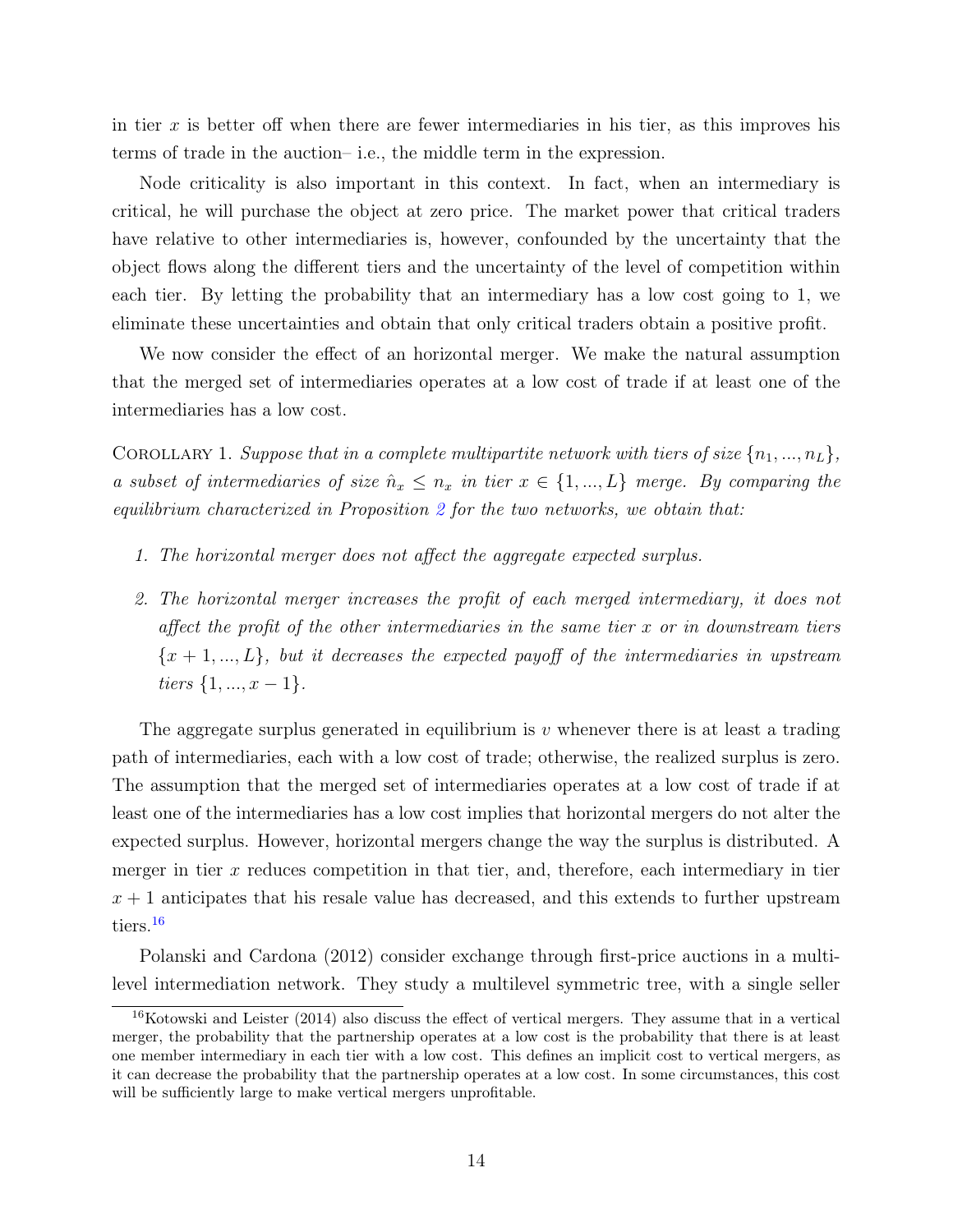as the root of the tree, and buyers as terminal nodes. All buyers have independently distributed private values for the object held by the seller. Values are drawn from a uniform distribution. The intermediaries and the seller are interested only in their monetary payoff. In contrast to Kotowski and Leister (2014), their analysis is bottom-up: buyers with uncertain valuations submit bids to their intermediary. In turn, intermediaries submit their bids to the intermediary at the level above. Then, the processes propagates until it reaches the seller, who awards the object to the highest bidder among the intermediaries connected to him. Polanski and Cardona (2012) rank networks in terms of payoff for the seller offered by different configurations. Intuitively, for the same number of potential buyers, the seller prefers networks with fewer tiers of intermediation.

### 2.4 Multilateral trading with posted bid-and-ask prices.

We now turn to models in which intermediaries set a bid price to buy upstream and an ask price to sell downstream. Blume et al. (2007) introduce a bid and ask model in which each intermediary has no consumption value for the object and is connected to an arbitrary subset of buyers and sellers. Each seller has one unit of an homogeneous good, and each buyer demands one unit of the same good. The consumption value of buyers and sellers is arbitrary and commonly known.

The trading game in Blume et al. (2007) unfolds in two stages. First, each intermediary offers a bid price to each seller to whom he is connected, and an ask price to each buyer to whom he is connected. Second, sellers and buyers choose the best offer from the set of offers of traders connected to them. They may also choose not to sell or buy. A large penalty applies if intermediaries sell more units than they acquire, which guarantees that, in equilibrium, intermediaries will not default on their price commitment to buyers.

Blume et al. (2007) consider Nash equilibria of this game and show that all equilibria result in an efficient outcome–i.e., all possible beneficial trades are realized. They also show that a trader can make a positive profit if, and only if, the trader is essential. Here, a trader is essential if the social welfare decreases once the trader is removed from the network. When there are only one seller and one buyer, essentiality is equivalent to criticality.

By considering a setting in which there are only one buyer and one seller, it is possible to go beyond Blume et al. (2007) to consider complex networks, such as multipartite networks, in which all traders post bid-and-ask prices simultaneously. In this case, the object then flows from the initial seller to the highest bidder in tier 1, say  $i$ , and from tier 1 to the highest bidder in tier 2, provided that such a bid meets intermediary i's ask, etc. The object stops flowing either when it is acquired by intermediary  $i$  and  $i$ 's ask is strictly higher than the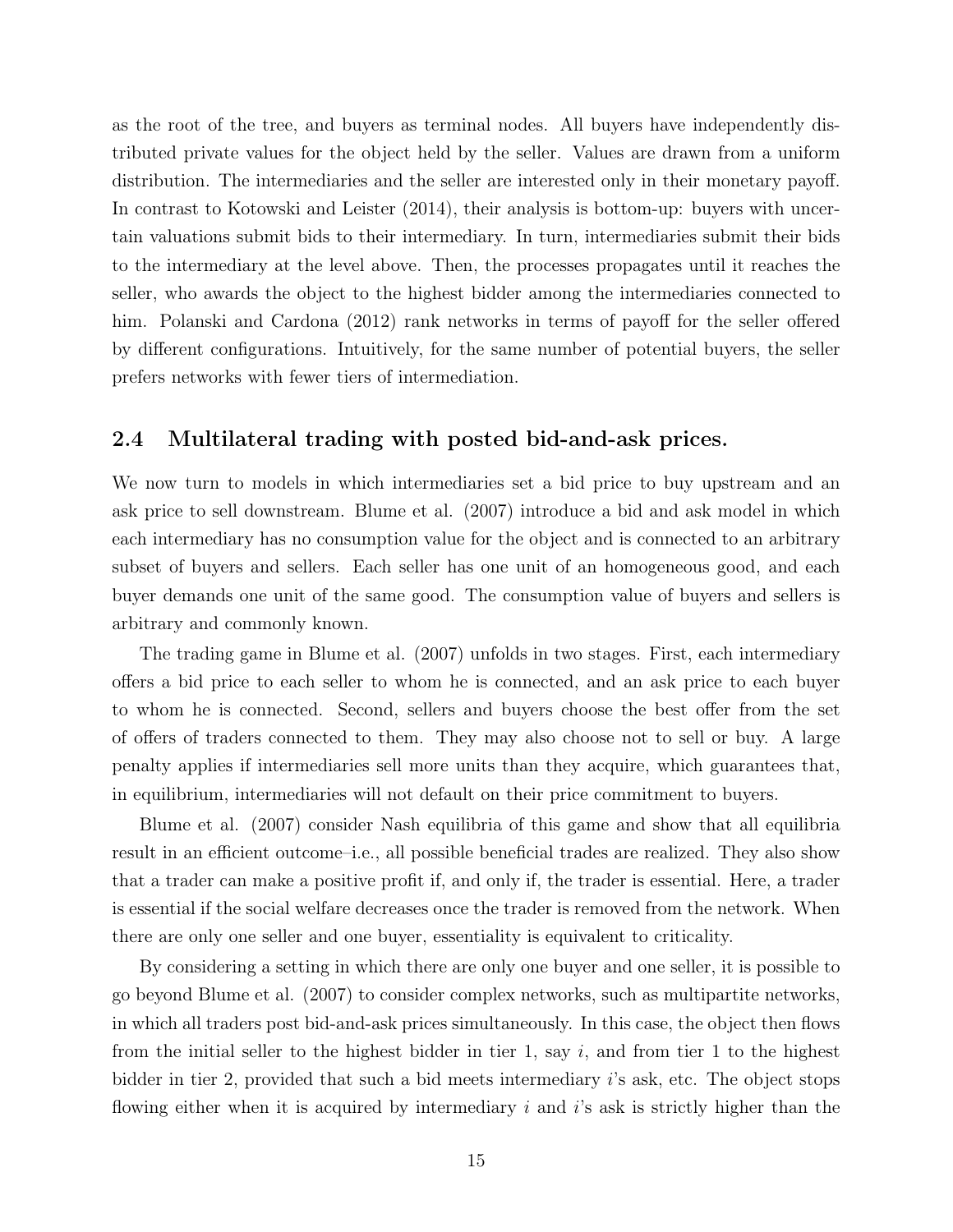highest bid of intermediaries in the downstream tier, or when it reaches the final customer b. Ties are resolved with randomization. This framework builds on Gale and Kariv (2009), and most of the results we present in this section are proved in Choi et al. (2013).

PROPOSITION 3. Consider a complete multipartite network. There exists a Nash equilibrium that is efficient. In every efficient equilibrium:

- 1. Only critical intermediaries can obtain positive profit.
- 2. In the line network, all the surplus goes to intermediaries, whereas buyer and seller obtain zero profit. Indeed, any distribution of positive profits across intermediaries that sum up to v can be sustained as an equilibrium outcome.
- 3. In a competitive network, all the surplus goes to the seller and the buyer, whereas intermediaries obtain zero profit.

The existence of efficient equilibria can be shown by construction. Consider the following bid/ask profile: each intermediary in tier  $x = 2...L$  bids v and asks v; if there is only one intermediary in tier 1 then the intermediary bids 0 and asks  $v$ , if there is more than one intermediary in tier 1, then each intermediary bids v and asks v. Under this profile, if an intermediary acquires the object, he will resell it to  $v$ . So, each intermediary is willing to bid up to v. Since each intermediary asks v, for every intermediary in tier  $x > 1$ , it is a best reply to bid  $v$ . A monopoly intermediary in tier 1 will bid 0, while if there are multiple intermediaries, competition will push bids up to  $v$ .

In the line network, the intermediary connected to the seller has full bargaining power and will extract all the resale value that his connection generates; similarly, the intermediary connected to the final customer also has full bargaining power, and so must also extract all the surplus from the buyer. Equilibrium does not pin down, however, how the total surplus  $v$  is distributed across intermediaries. In fact, the problem faced by two consecutive intermediaries, x and  $x + 1$ , is akin to a Nash demand game where, though, the surplus that can be shared is endogenous and depends on the resale value of intermediary  $x + 1$ . In a competitive multipartite network, competition across intermediaries at every level destroys intermediation rents, and the seller is the sole agent extracting all the surplus. As in the models we have analyzed previously, intermediaries who merge horizontally may increase their market power.

Gale and Kariv (2009) provide an experimental analysis of this model that focuses on competitive networks. They find that, after a period of learning, the bid-and-ask prices converge to the competitive equilibrium prices, and the outcome of trade becomes efficient.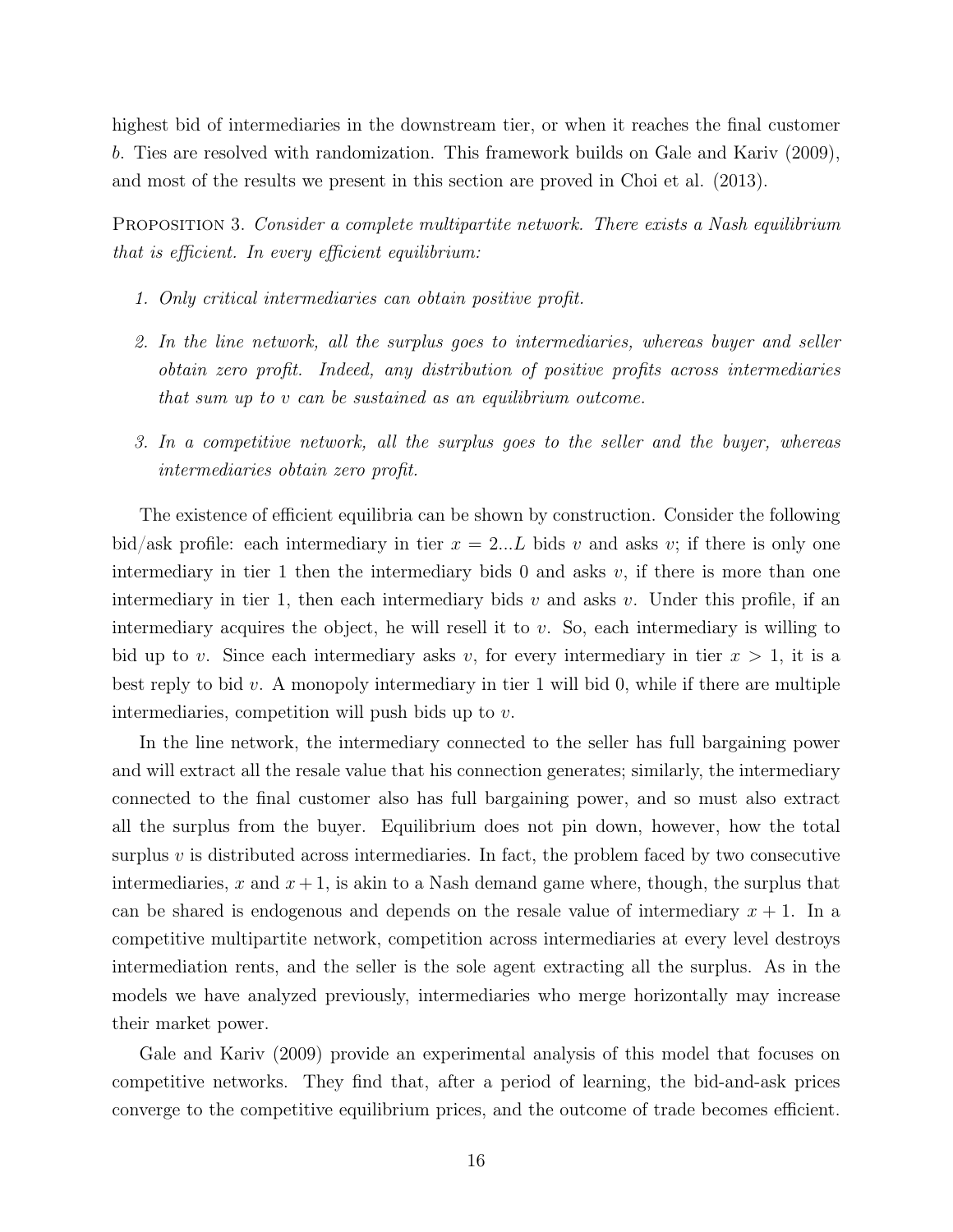So, despite trade requiring possibly long chains of intermediaries, and the impossibility of recontracting, subjects are often able to coordinate on the efficient outcome. The experiment also points out that higher levels of competition across intermediaries, studied by increasing the number of intermediaries in different tiers, tend to speed up the learning and convergence towards efficient play.[17](#page-16-0)

### 2.5 Static trading protocols

In all the papers we have surveyed so far, the market model contains an element of sequentiality, with sellers (or buyers) usually proposing the terms of trade and one or more buyers (or the seller) agreeing to trade according to their terms or refusing to trade. We now discuss three papers that, while maintaining that not everyone can trade with everyone else, exploit a more centralized/static equilibrium notion.

Nava (2009) studies the exchange in a network of a single homogeneous commodity. Traders' preferences are heterogeneous, and their utility is concave in the quantity of commodity consumed, while linear in money. The focus is on equilibrium in a simultaneous move game in which each trader decides how much quantity to sell to, or to buy from, other traders. As in a Cournot model, prices formed at every location reflect the local willingness to pay of a trader, given the demand and supply decisions in his local market. In equilibrium, there is intermediation, in that some traders buy some units of commodity in order to resell them to other traders. Prices strictly increase along any intermediation chain because a trader intermediates the commodity only if gains from trade are strictly positive. Efficiency is attained only in large economies and for specific network configurations. In particular, trade can be efficient only if intermediation is negligible in the economy. If intermediation is essential to clear markets, then a group of traders necessarily commands a rent that distorts trade.

Malamud and Rostek (2013) study a general model of asset trading, where connected traders participate in the same market. Traders simultaneously submit demand schedules, and pricing in each market is attained via a uniform-price double auction. Linear Nash equilibria are analyzed (following Kyle (1989) and Vives (2011)).

Babus and Kondor (2013) consider a setup closely related to that of Malamud and Rostek (2013). They focus on a less general connectivity structure, but they endow agents with idiosyncratic information on the asset's value and characterize the informational content of

<span id="page-16-0"></span><sup>&</sup>lt;sup>17</sup>We refer to Chapter XX of the Handbook by Choi and Kariv for a detailed survey of experiments of networked markets. That chapter includes, among other related papers, an exhaustive discussion of Gale and Kariv (2009) and of Choi et al. (2013).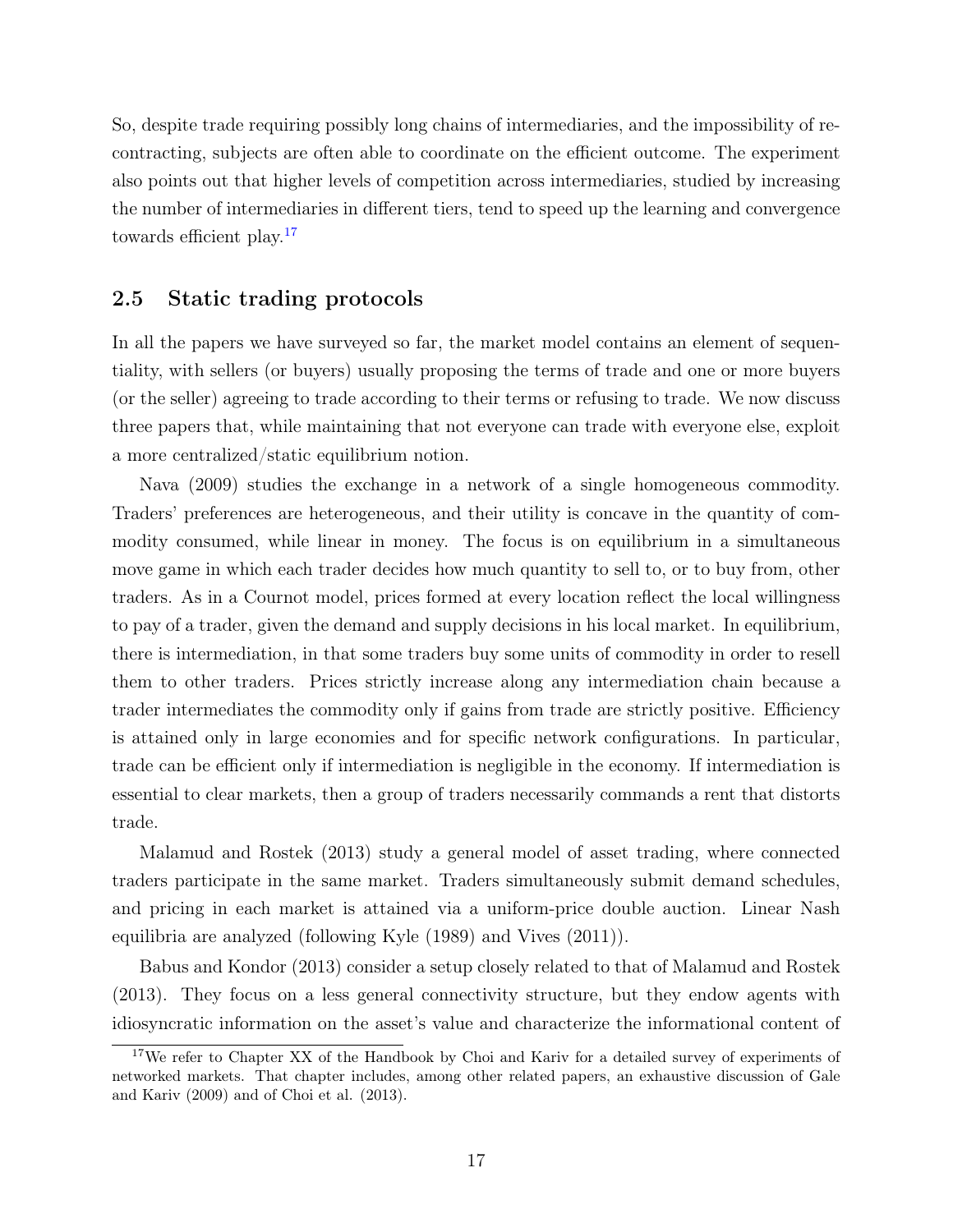prices. They show that information diffusion is effective, but not informationally efficient. They also show that dealers with more trading partners are ex post better informed, so they tend to trade and intermediate more, and earn more profit per transaction.

## 3 Pricing in supply chains

Section 2 focuses on pure intermediation: the role of intermediaries is to buy and resell assets, and assets flow from sellers to final customers. However, one can envisage an environment in which a chain of intermediaries is a final product, and the value of consumers for different paths may depend on the particular intermediaries within the path. For example, in supply chains, intermediaries within a tier provide substitute inputs, and intermediaries across tiers provide complementary inputs. Chains are, therefore, final products, each produced through the combination of a set of complementary inputs. Similarly, in the context of transportation networks, one can interpret a path as a journey and the intermediaries along the path as transport service providers.

There is renewed interest in supply chains in economics. The important role of production supply chains in trade has been documented empirically in different studies, such as Hummels et al. (2001). Antras and Chor (2013) study the optimal allocation of ownership rights along a supply chain. Oberfield (2013) develops a theory in which the network structure of production – who buys inputs from whom – is the endogenous outcome of individual choices. Acemoglu et al. (2012) focus on the role that production supply chains play in translating idiosyncratic shocks into volatility at the aggregate level.

The framework developed in this section, due to Choi et al. (2013) and Galeotti and Goyal (2014), abstracts from the role of idiosyncratic shocks in the value chain and from the endogenous formation of these networks. It complements the literature on supply chains by providing a systematic study of strategic pricing in competing chains. This work is also related to Acemoglu and Ozdgar (2007a, 2007b), who study the efficiency of oligopoly equilibria in congested markets, such as network flows in communication networks or traffic in transportation networks.[18](#page-17-0)

Let T be the set of directed paths connecting s to b in a complete multipartite network. Following Galeotti and Goyal (2014), we use a Dixit-Stiglitz framework to model paths as differentiated products that buyers may demand, see, also, Singh and Vives (1984). Let  $p_i$ be the price for the service of intermediary i and let  $p = \{p_1, ..., p_n\}$  denote a price profile.

<span id="page-17-0"></span><sup>18</sup>Acemoglu and Ozdgar (2007a, 2007b) consider parallel paths networks. Another related paper is Hendricks, Piccione and Tan (1999), who study the problem of competing airlines each designing their transportation networks.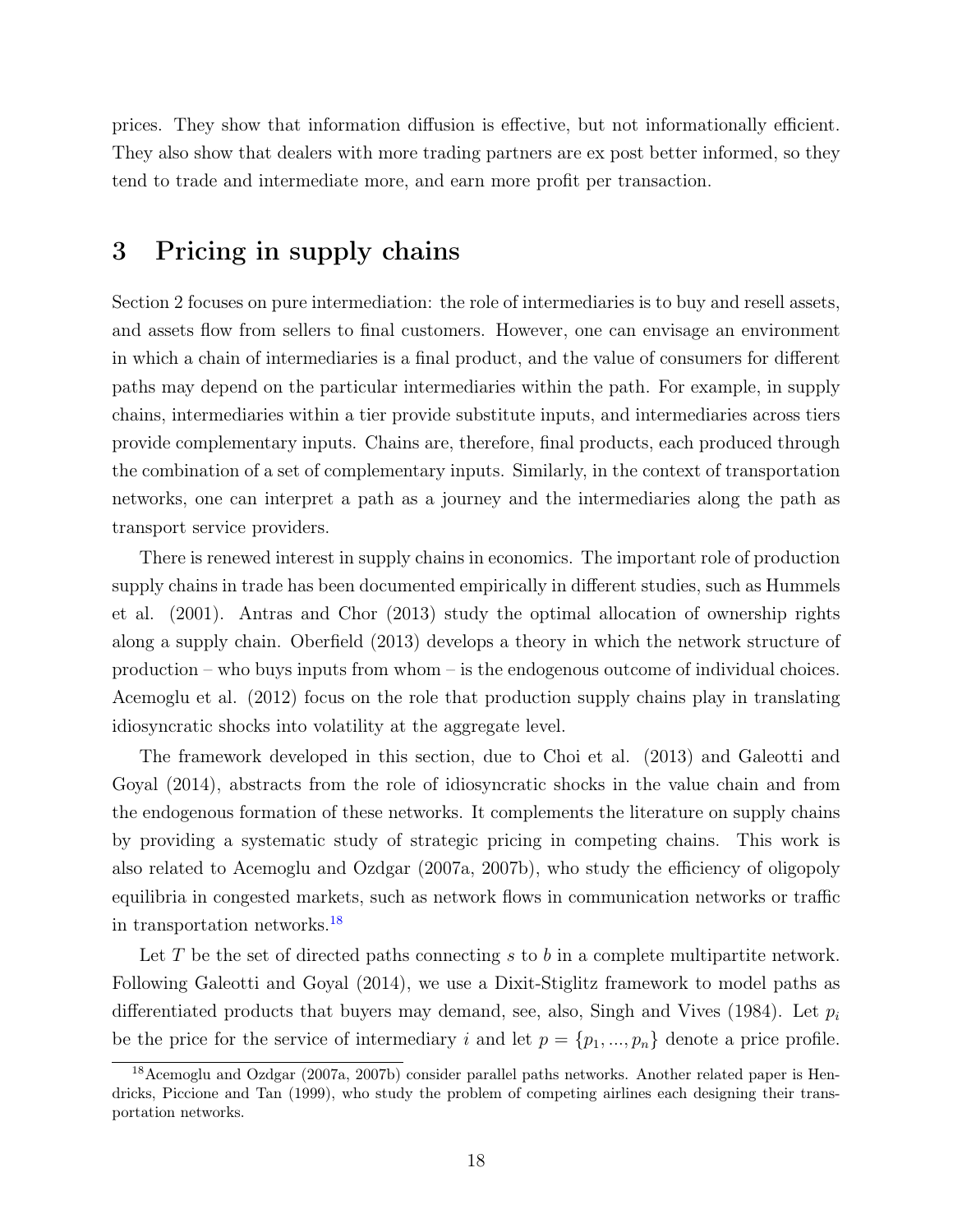The cost of a path  $q \in T$  is the sum of prices charged by the intermediaries along that path– i.e.,  $c(q; p) = \sum_{i \in q} p_i$ . A representative consumer has quadratic utility over paths. That is, let  $x_q$  be the consumption of a representative consumer for path  $q \in T$ , and let

$$
\hat{U} = \sum_{q \in T} x_q - \frac{\beta}{2} \sum_{q \in T} x_q^2 - \frac{\gamma}{2} \sum_{q \in T} \sum_{q' \in \mathcal{Q} \backslash \{q\}} x_q x_{q'}.
$$

Then, the representative consumer maximizes  $U = \hat{U} - \sum_{q \in T} c(q; p)x_q$ , where  $\beta > 0$  and  $\gamma \in [0,\beta)$ . Solving for optimum consumption leads to the following demand function for path  $q$ :

$$
D(p,q) \equiv x_q = \frac{1}{\beta + \gamma(m-1)} \left[ 1 - \frac{\beta + \gamma(m-2)}{(\beta - \gamma)} c(q;p) + \frac{\gamma}{(\beta - \gamma)} \sum_{q' \neq q} c(q';p) \right],
$$

where m is the total number of paths– i.e.,  $m \equiv |T|$ . When  $\gamma = 0$  paths are independent goods, when  $\gamma > 0$  paths are substitute goods and, at the limit, when  $\gamma \to \beta$ , we have the case where paths are perfect substitutes. We report the Nash equilibrium of the following simultaneous move game: intermediaries set prices simultaneously and wish to maximize their individual profits, where intermediary *i*'s profits is  $\Pi_i(p) = p_i \sum_{q \in T, i \in q} D(p, q)$ .

The strategic relation between two intermediaries depends on their network location, together with the intensity of competition across paths. If intermediaries i and j share path q, then an increase in intermediary is price decreases the demand of path  $q$ , and this creates incentives for intermediary j to decrease his price. So, sharing paths create strategic substitutability between intermediaries' pricing strategy. In contrast, if intermediary  $i$  is located in path q and intermediary j is located in path  $q'$ , an increase in intermediary i's price decreases the competitiveness of path  $q$  relative to path  $q'$ , and intermediary  $j$  can then raise his profits by increasing his price. Hence, belonging to different paths creates strategic complementarities between intermediaries' pricing strategy. As intermediaries may share some paths and not others, whether the prices of two intermediaries are strategic complements or strategic substitutes will depend on their specific network location.

The following result provides a characterization of equilibrium pricing and profits across intermediaries in complete multipartite networks. The betweenness centrality of intermediary  $i$  is the ratio between the number of paths that  $i$  belongs to and the total number of paths. In a complete multipartite network, the total number of trading paths is  $m = \prod_{x=1}^{l} n_x$  and an intermediary in tier y belongs to  $\prod_{x=1,x\neq y}^{l}n_x$ . Therefore, the betweenness centrality of an intermediary in tier y is simply  $1/n_y$ .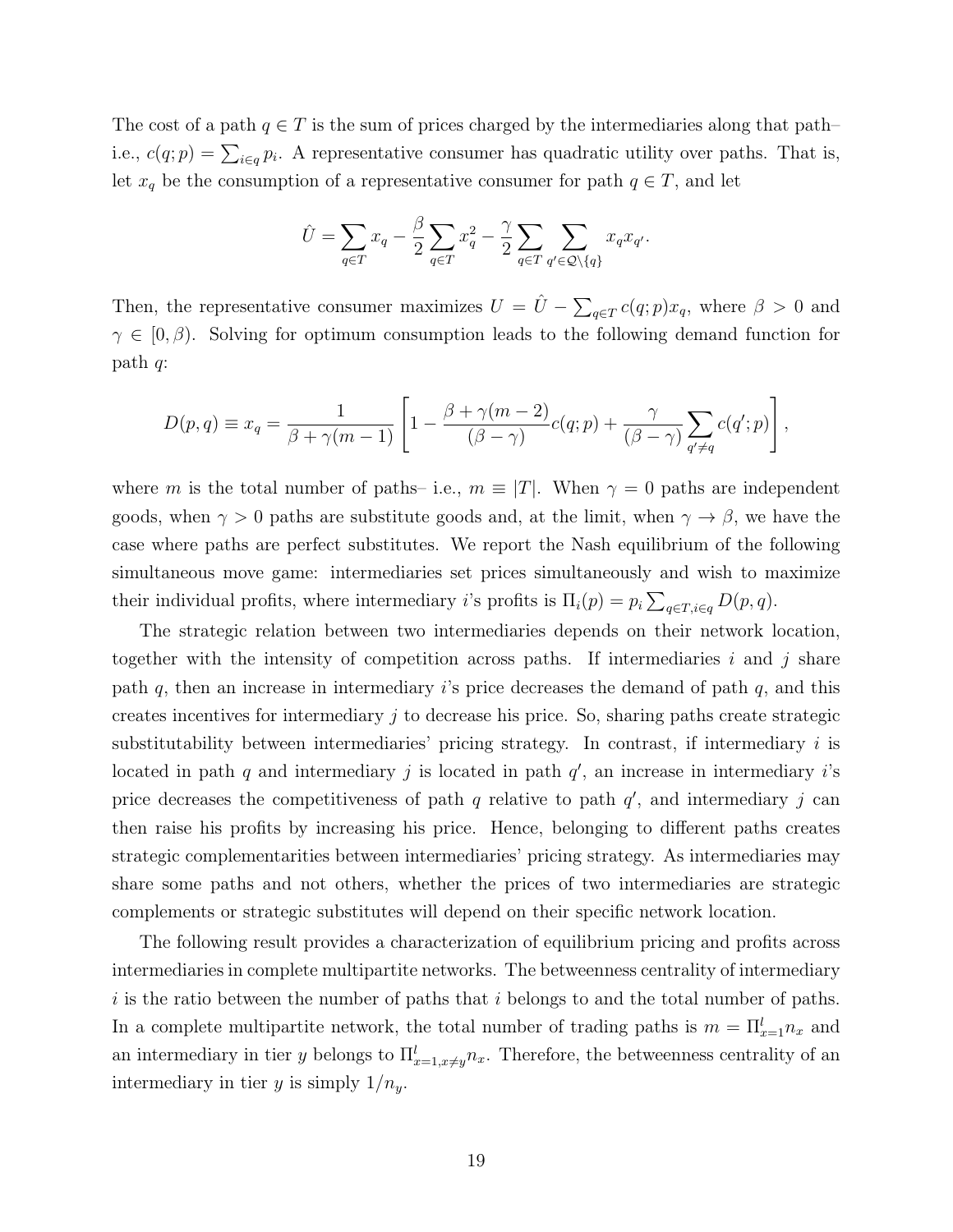PROPOSITION 4. Consider a complete multipartite network. In equilibrium, the price and profit of an intermediary in tier x is higher than the price and profit of an intermediary in tier y if, and only if, the betweenness centrality of an intermediary in tier x is higher than the betweenness centrality of an intermediary in tier y.

The result illustrates that betweenness centrality is an important determinant of market power for intermediaries. Betweenness centrality is formally related to the notion of node criticality. In fact, a node i is critical if, and only if, has maximal betweenness centrality. When paths are imperfect substitute products, intermediaries enjoy rent even if they are not critical. As the next result illustrates, when paths become perfect substitutes, then only critical intermediaries charge a positive mark-up and obtain positive profits.

PROPOSITION 5. At the limit, where paths become perfect substitutes– i.e.,  $\gamma \rightarrow \beta$ – the equilibrium price of each non-critical intermediary goes to 0, and the equilibrium price of each critical intermediary goes to

$$
p^* = \frac{\alpha}{k+1},
$$

where k is the number of critical intermediaries. Hence, only critical intermediaries obtain positive profit.

Choi et al. (2013) provide a theoretical analysis of pricing in trading networks in which paths are perfect substitutes, and they provide experimental evidence of the model. In networks in which there are no critical intermediaries, their experimental results show that prices are generally very low, and the total cost of each chain is no larger than 20% of the consumers' willingness to pay. In contrast, when there are only critical intermediaries, intermediaries price similarly and, overall, the cost of the chain is above 90% of the consumers' willingness to pay. In the mixed cases, chains are priced similarly, and their cost is always above 60% of the consumer's valuation. Critical intermediaries price well above non-critical intermediaries and get most of intermediation's profits. Overall, the experimental results point to node criticality as an organizing principle for understanding pricing, efficiency and the division of surplus in networked markets.

We have discussed oligopolistic analysis of supply chains. Ovstrosky (2008) studies a complementary model of supply chains in networks . A set of firms is arranged in an acyclic directed network of trading possibilities. Each firm's profit depends on the contracts it can sign with upstream and downstream firms. An outcome is a set of contracts signed by firms; an outcome is stable if no firm would like to break any of its relationships or establish a new one with a willing partner. Ovstrosky (2008) develops conditions on preferences that assure the existence of stable outcomes. These conditions generalize the gross-substitute condition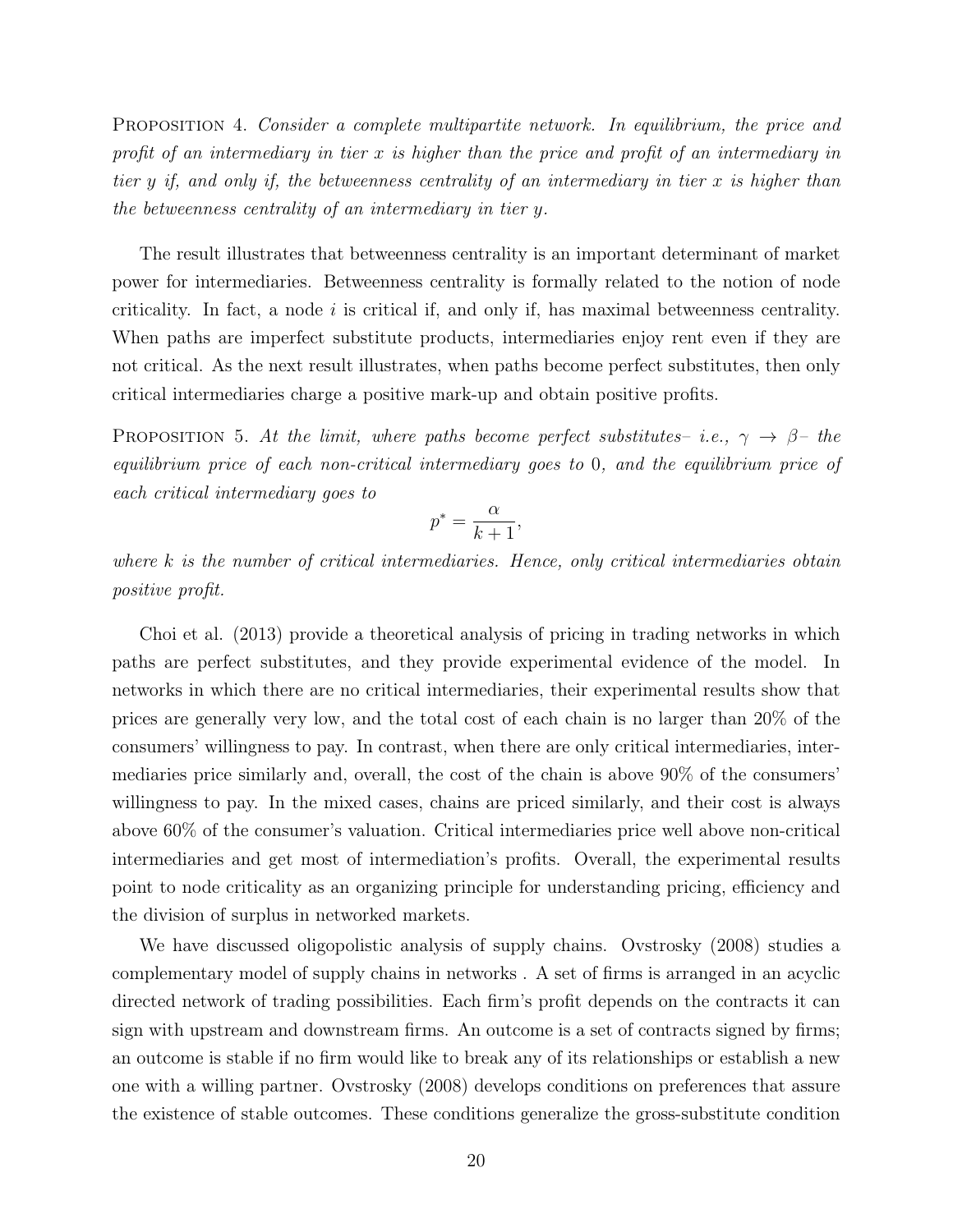in Kelso and Crawford (1982). Insights of two-sided matching theory– e.g., Adachi (2000) and Hatfield and Milgrom (2005)– generalize besides existence: stable outcomes represent a lattice in the payoff space of firms at the top of the network– i.e., suppliers– and firms at the bottom– i.e., consumers. The generality of the model does not allow, though, to derive specific insights into the effect of the network structure on outcomes.<sup>[19](#page-20-0)</sup>

## 4 Discussion and open questions

We conclude by discussing open questions in the literature. All the models discussed in Section 2 assume that there is only one seller with only one unit of the good. Extending the analysis to multiple units, heterogeneous supplies and heterogeneous demands can be a fruitful area for future research.

We have focused our attention on strategic intermediation in a given network and abstracted away from the equally important issue of trading network formation. Only a handful of papers are devoted to the study of network formation in an environment in which the benefits of linking are determined by an underlying game of trade. Goyal and Vega-Redondo (2007) characterize equilibrium networks under the assumption that only critical traders obtain positive payoff. Condorelli and Galeotti (2013) study network formation in a setting where, for every network, trade is efficient and there are no intermediation rents. In Section 3, we have mentioned the work of Oberfield (2013), which develops a theory of endogenous input-output networks of production. Kotowski and Leister (2014), discussed in Section 2.3, characterize free-entry equilibrium networks. The formation of trading networks is a largely unexplored topic, and we believe it deserves further work.

The models we presented provide rich empirical predictions with respect to how the architecture of the network impacts efficiency, pricing, and distribution of economic surplus across traders. We discussed two recent experimental works on intermediation networks, i.e., Gale and Kariv (2009) and Choi et al. (2013). Both experiments exploit the simultaneous move nature of these two models, and, therefore, they abstract away from the possibility of re-contracting among intermediaries. We believe that adding a dynamic aspect to these experiments can be useful to evaluate the insights that the theory provides on intermediation in networks.

Finally, it is well known that bargaining games are sensitive to the specification of the extensive form– i.e., the trading protocol. This is even more so when there are more than two

<span id="page-20-0"></span><sup>19</sup>Hatfield et al. (2014) generalize Ovstrosky's (2008) to arbitrary networks– i.e., allowing for inter-dealer trading in addition to upstream and downstream trading.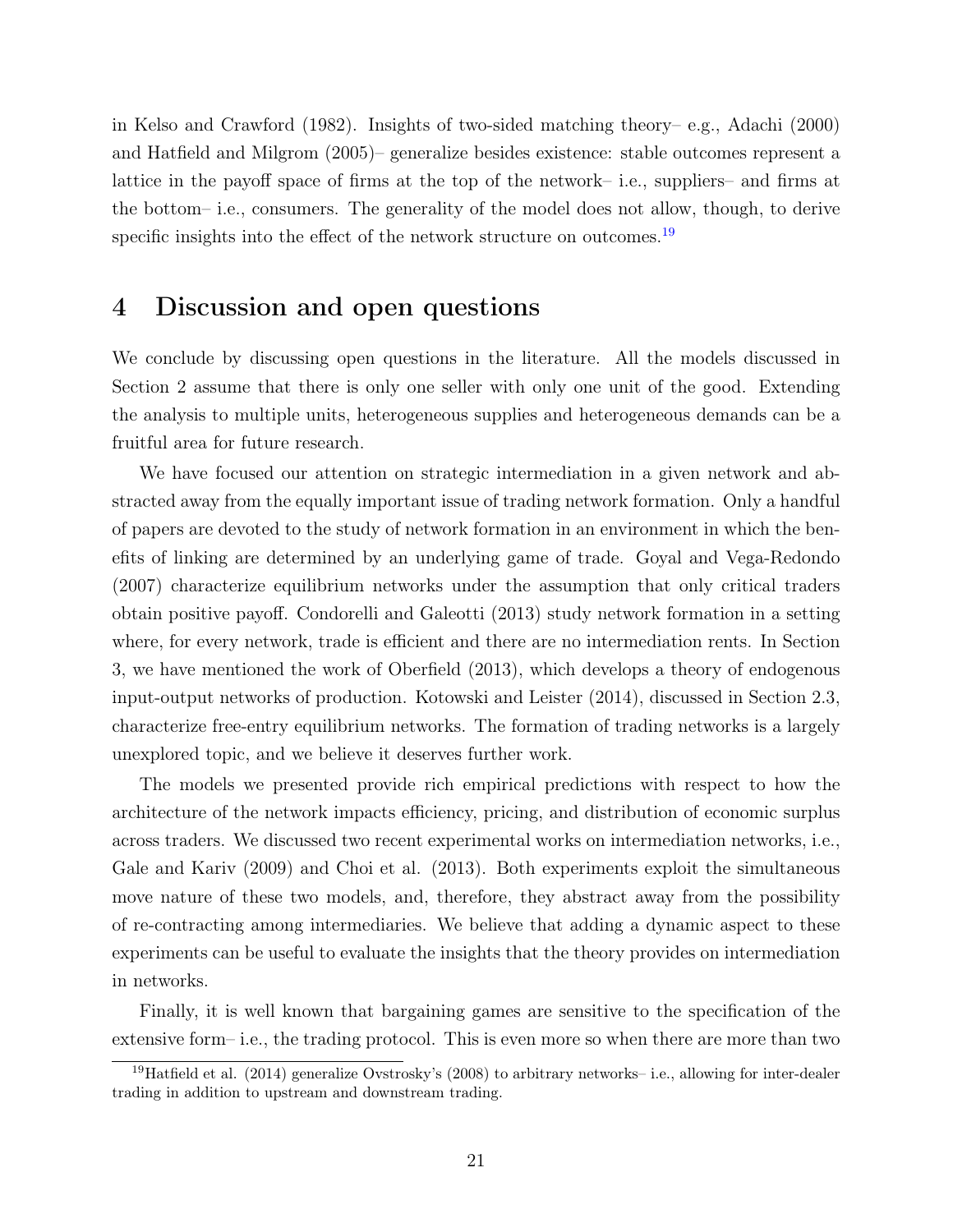bargaining parties as in intermediation networks. Understanding optimal trading protocols from the perspective of the various actors involved in the network is an open research agenda.

## References

- [1] Acemoglu, D, V.M. Carvalho, A. Ozdaglar and A.Tahbaz-Salehi (2012), The Network Origins of Aggregate Fluctuations, Econometrica, 80 (5), 1977-2016
- [2] Acemoglu, D. and A. Ozdaglar (2007a), Competition in Parallel-Serial Networks, IEEE Journal on selected areas in communications.
- [3] Acemoglu, D. and A. Ozdaglar (2007b), Competition and Efficiency in Congested Markets, Mathematics of Operations Research, 32, 1, 1-31.
- [4] Adachi, H. (2000), On a Characterization of Stable Matchings, Economics Letters, 68(1): 43-49.
- [5] Antras, P., and D. Chor (2013), Organizing the Global Value Chain, Econometrica, 81, 6, 2127-2204.
- [6] Babus, A., and P. Kondor (2013), Trading and Information Diffusion in OTC Markets. Mimeo, CEU. Budapest.
- [7] Blume, L., D. Easley, J. Kleinberg and E. Tardos (2007), Trading Networks with Price-Setting Agents, in *Proceedings of the 8th ACM conference on Electronic commerce EC* 2007 New York, NY, USA.
- [8] Choi, S., A. Galeotti and S. Goyal (2013), Trading in networks: theory and experiment. Mimeo.
- [9] Condorelli, D. and A. Galeotti (2012), Endogenous Trading Networks. Mimeo.
- [10] Condorelli, D. and A. Galeotti (2012), Bilateral Trading in Networks. Mimeo.
- [11] M. Corominas-Bosh (2004), Bargaining in a network of buyers and sellers, Journal of Economic Theory, 115, 35Ð77.
- [12] Duffie, D., N. Garleanu, and L.H. Pedersen (2005), Over-the-Counter Markets, Econometrica, 73, 1815- 1847.
- [13] Fafchamps, M. and B. Minten (1999), Relationships and Traders in Madagascar, The Journal of Development Studies, 35, 6, 1-35.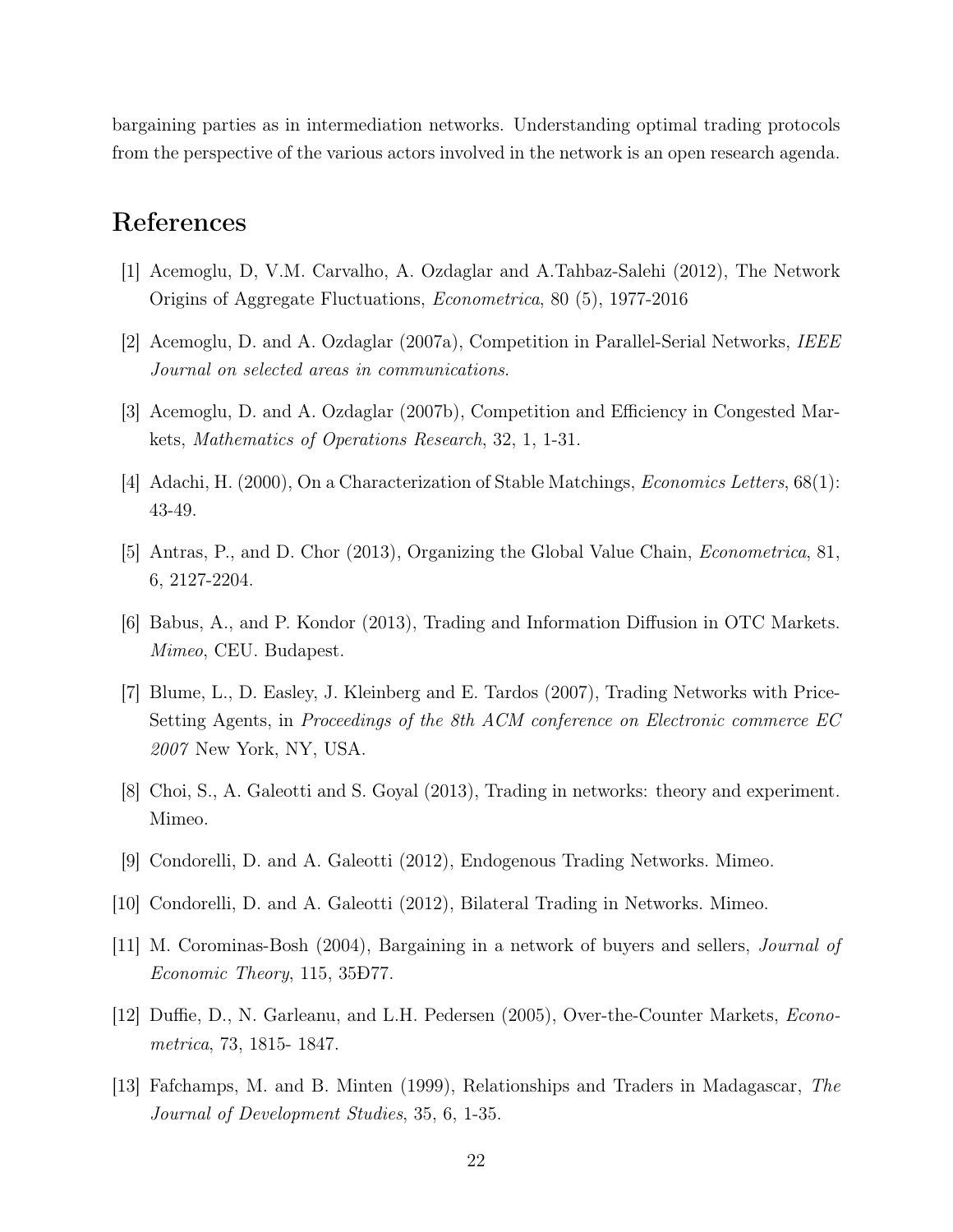- [14] Fudenberg, D.; Levine, D. K. and Tirole, J. Roth, A. (Ed.) Bargaining with Incomplete Information Infinite-Horizon Models of Bargaining with One-Sided Incomplete Information Game Theoretic Models of Bargaining, Cambridge University Press, 1985, 73-98
- [15] Gale, D. and S. Kariv (2009), Trading in Networks: A Normal Form Game Experiment, American Economic Journal: Microeconomics, 1, 2, 114-32.
- [16] Galeotti, A and S. Goyal (2014), Competing chains. Mimeo.
- [17] Gofman, M (2011), A Network-Based Analysis of Over-the-Counter Markets. Mimeo Wisconsin-Madison.
- [18] Gul, Faruk, Hugo Sonnenschein, and Robert Wilson (1986), Foundations of dynamic monopoly and the coase conjecture, *Journal of Economic Theory*, 39 (1), 155D190.
- [19] Goyal, S. and F. Vega-Redondo (2007), Structural Holes in Social Networks, Journal of Economic Theory, 137, 460-492.
- [20] Hatfield, J. W., and Milgrom, P.R. (2005), Matching with Contracts, American Economic Review, 95(4): 913-35.
- [21] Hatfield, J.H., S.D. Kominers, A. Nichifor, M. Ostrovsky, and A. Westkamp (2013), Stability and Competitive Equilibrium in Trading Networks, *Journal of Political Economy*, 121, 966-1005.
- [22] Hummels, D., J. Ishii and K.-M. Yi (2001), The Nature and Growth of Vertical Specialization in World Trade, Journal of International Economics, 54, 1, 75-96.
- [23] Kirman, A. (1997), The economy as an evolving network, Journal of Evolutionary Economics, 7(4), 339-353
- [24] Kyle, A. S. (1989), Informed Speculation and Imperfect Competition, Review of Economic Studies, 56, 517-556.
- [25] Kotowski, M. H. and C. M. Leister (2014), Trading Networks and Equilibrium Intermediation. Mimeo.
- [26] Kranton, R. and D. Minehart (2001), A Theory of Buyer-Seller Networks, American Economic Review, 91, 485-508.
- [27] Li, D. and N. Schurhoff (2012), Dealer Networks. Mimeo, University of Lausanne.